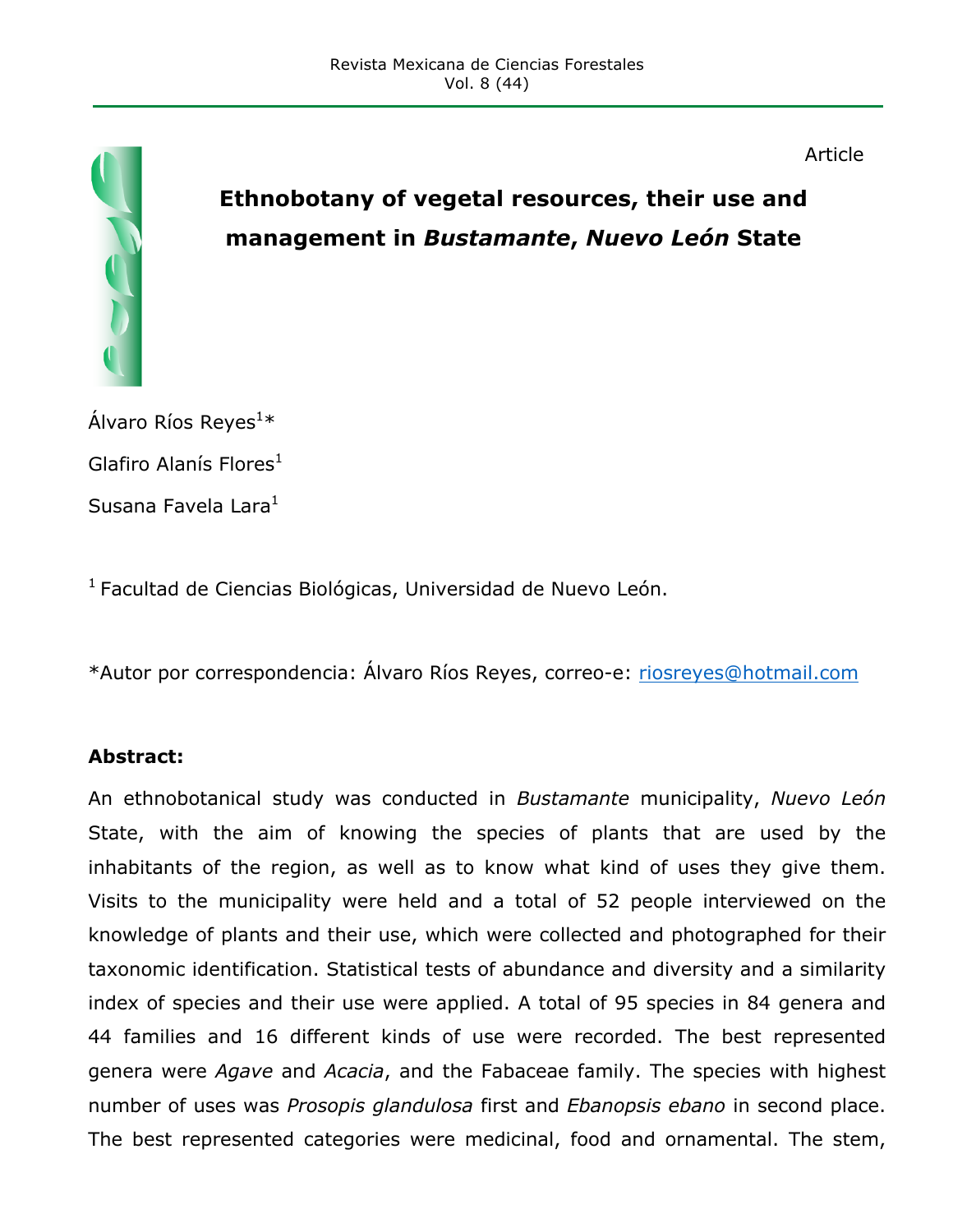trunk and branches are parts of the plant mostly used by the people. The vegetation of the submontane shrubland was represented by the largest number of species of ethnobotanical use in the region. People of *Bustamante* have extensive knowledge on the use of plants and establish their own processes in transferring this knowledge over time.

**Key words**: Abundance, diversity, Ethnobotany, medicinal, mesquite, use.

Fecha de recepción/Reception date: 14 de junio de 2017

Fecha de aceptación/Acceptance date: 21 de julio de 2017.

# **Introduction**

In the interdisciplinary study of plant resources, Ethnobotany is a field that investigates the interaction between human beings and their plant environment, in which it is possible to recognize three basic domains: a) cultural perception and classification of organisms, b) the biological and cultural aspects of plant utilization and c) the cultural bases and biological consequences of the management of biological resources by humans over time.

Ethnobotany has often been considered as a non-scientific discipline, due, among other things, to the lack of methodological rigor in an important part of the research being carried out. During the last years a strong trend of change of this situation has been generated. In this way several researchers have been using statistics and quantitative techniques for the description and analysis of ethnobiological data in the different areas of ethnobotany (Alexaides, 1996). These methods have proved to be a very useful tool for understanding the complex interactions between human populations and their environment.

Ethnobotanical research has acquired special relevance in the last three decades due to the growing loss of traditional knowledge of native societies and the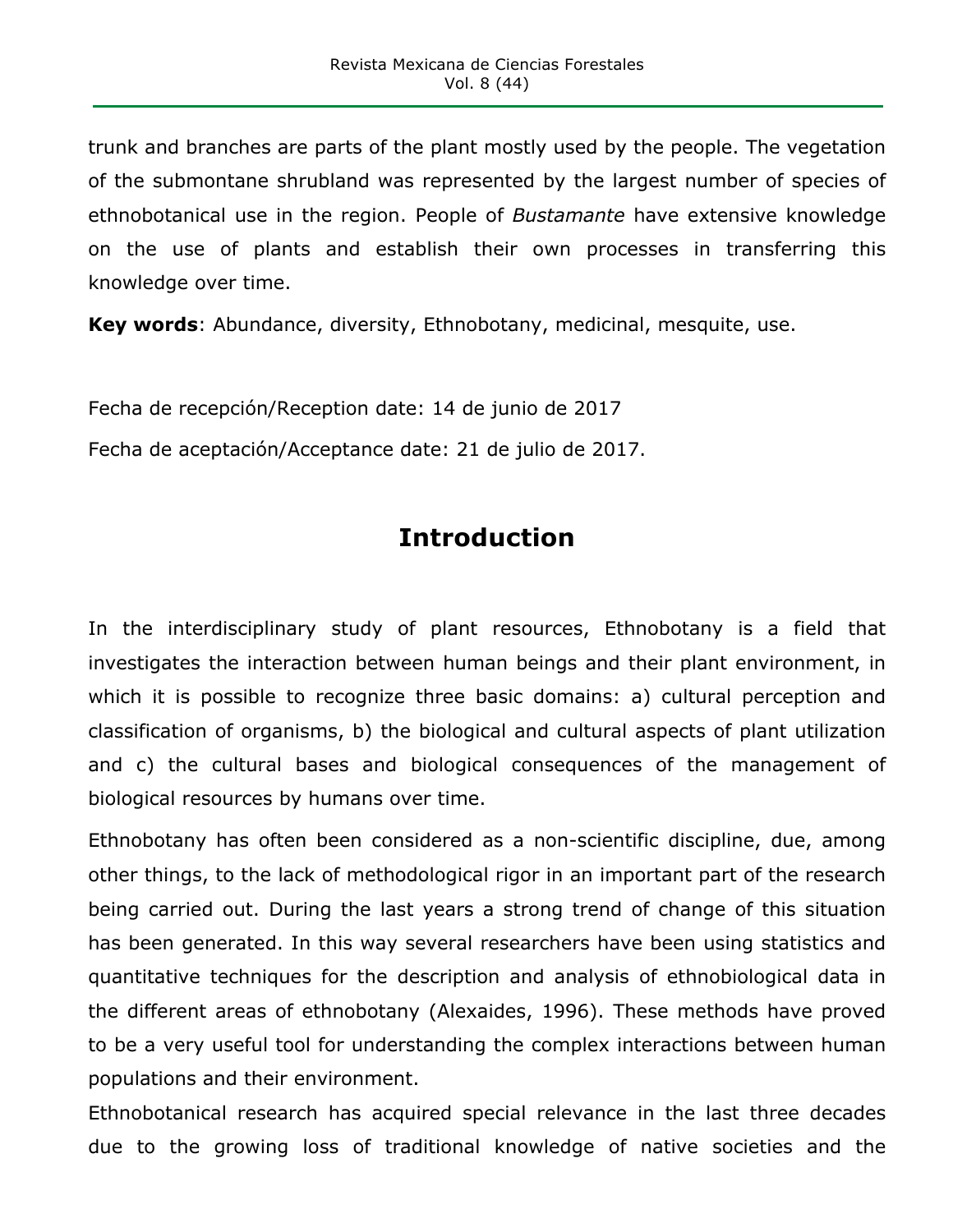degradation of natural habitats. Throughout this period, some reviews on the nature and scope of ethnobotany have contributed to unify its theoretical field and to emphasize its role in biodiversity conservation and the development of local communities (Alexaides, 2003).

The conservation of native plant genetic resources and their germplasm, represented by floristic richness, which was once only a concern of specialist scientists, is now necessary at the national and global levels. It is mandatory to consider the economic waste due to the changes in poorly planned land uses that result in the loss of thousands of potentially useful species, which may have as yet unknown phytochemical applications, as well as germplasm for crop improvement, new species for food and human medicine and the production of new fibers or industrial materials.

Biological diversity is intimately related to the cultural diversity of a people (Toledo, 2003) and the cultures themselves give this added value to the natural resources and processed products they use to satisfy a very wide range of goods and services such as attention to health, food, clothing, construction, medicine and ritual and religious practices (Kvist *et al*., 1998; Ramihantaniariyo *et al.,* 2003; Arango, 2004; Hernández *et al*., 2005; Hurtado *et al.*, 2006).

Within the arid zones of the north of Mexico, *Nuevo León* State has vegetal communities of scrub type, characteristic of the Chihuahuan Desert (Rzedowski, 1978), where the use of native xerophilous plants by the inhabitants is not exceptional, and the agavaceous species, in particular magueyes, which are regularly exploited to support these rural populations (Alanís, 1981).

The people of the arid and semi-arid zones of the north of *Nuevo León* State have developed their own knowledge about the plants in their environment and use them regularly, whether for food, forage for their livestock, home medicine, condiments, construction or firewood among others. For this reason, the present study aims to know the species with ethnobotanical value, their forms of use, as well as to identify what type of regional vegetation they belong to, all with the purpose of managing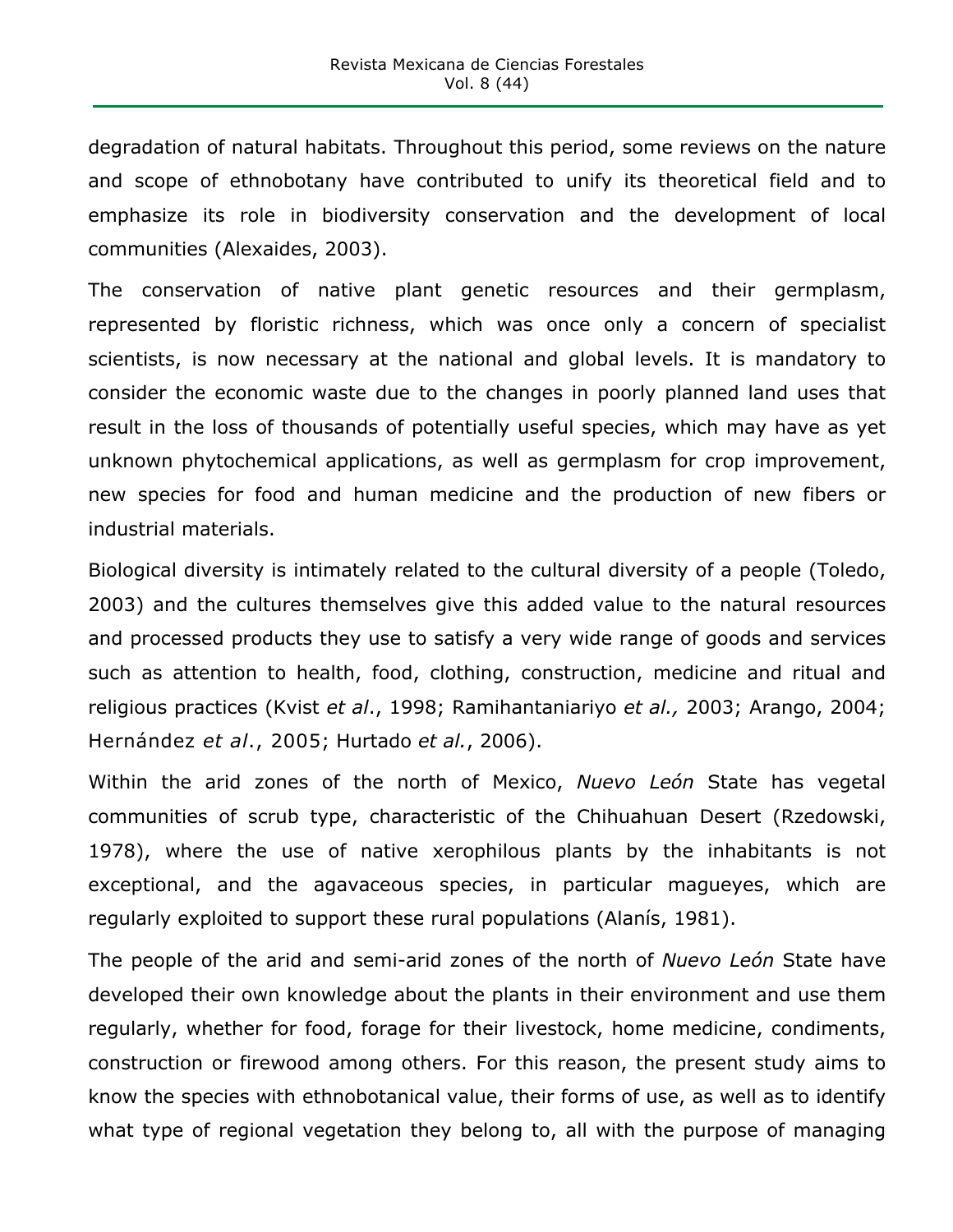and making sustainable use of ethnobotanical resources in the *Bustamante* municipality, *Nuevo León.*

Therefore, the present study aims to contribute to the knowledge of the flora and its uses in the northwestern region of *Nuevo León*, particularly in the municipality of *Bustamante*, as a means of making it known and trying to preserve the botanicalcultural heritage (Monroy-Ortiz and Monroy, 2004), on the face of the intense land use change from forest or agricultural to urban in Mexico, which will lead to the loss of knowledge about the management and use of the regional flora.

### **Materials and Methods**

#### **Interviews**

During 2014, 17 visits were made to *Bustamante* municipality, N.L., where semi-structured interviews were applied to a total of 52 people. The interviews consisted of direct talks with the inhabitants, where they were asked about the wild and cultivated plants of the region of which they had knowledge, as well as the or the uses that they give to each one of them. Field trips were carried out, during which occasional reports were made with the company of community informants. The species mentioned by the inhabitants were collected and the biological material was taken with the interviewees to know their common names; later the plants were identified with specialized botanical keys and recorded in the herbarium of the *Facultad de Ciencias Biológicas de la Universidad Autónoma de Nuevo León (UNAL) (*School of Biological Sciences of the Autonomous University of *Nuevo León*) (UNAL).

In order to estimate the cultural importance of the plants in the study area, the free listing method was applied (Alexiades, 1996; Paredes-Flores *et al*., 2007), which considers the number of times each species is mentioned during the interview. It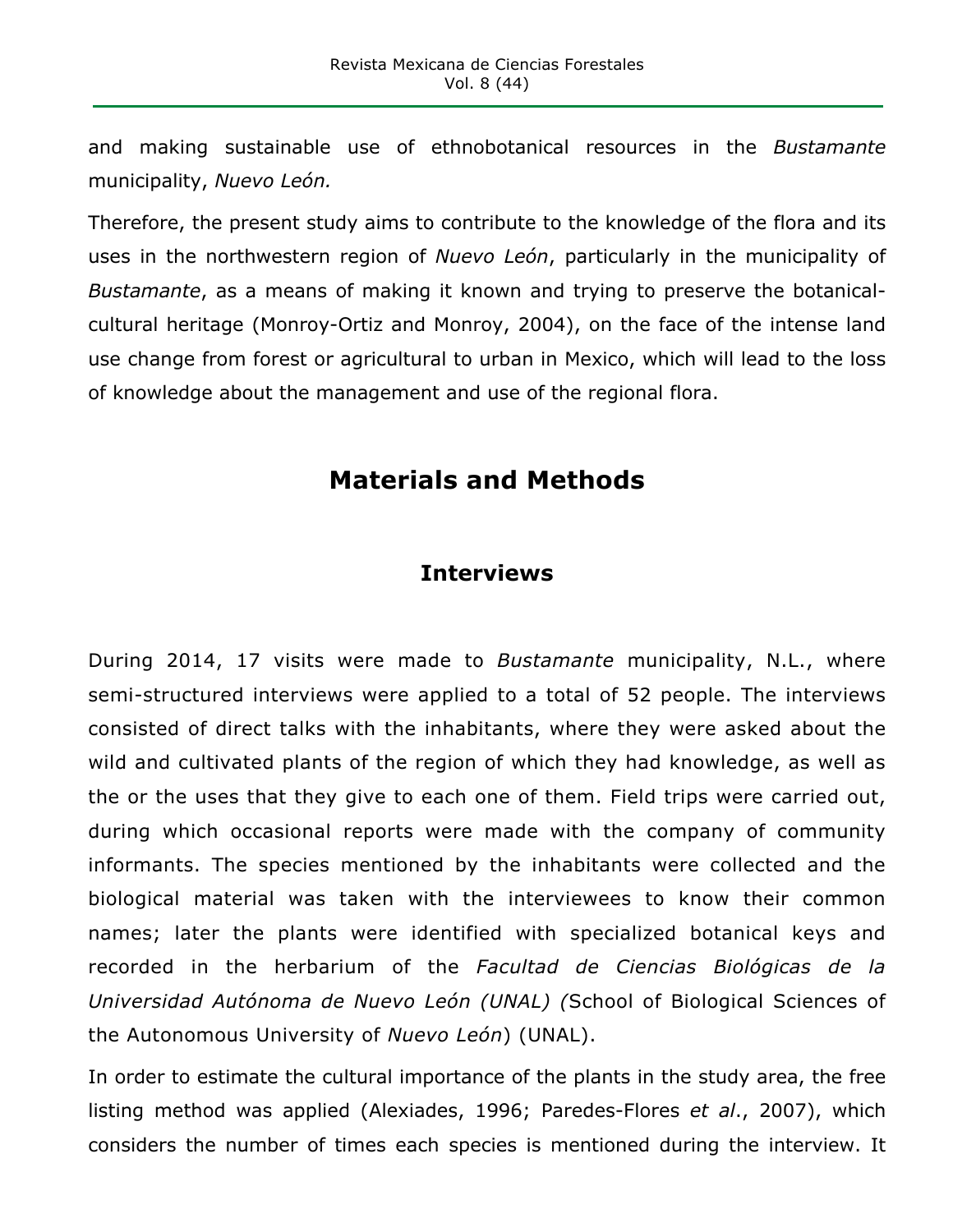was sought to know: 1) the species of plants they use, 2) the type of products they produce, 3) how the product is processed, 4) how it is harvested, whether it is cultivated or wild, 5) the number of plants or parts of plants required and 6) how long the processing takes place.

#### **Determination of use categories**

Useful species for various activities were classified according to the ethnobotanical criteria of Alanís (2005). It establishes the following anthropocentric categories: construction, poles for livestock fences, preparation of tillage instruments, furniture and utensils, rural transportation, firewood and coal, fiber products, wax and raw material to manufacture rubber, medicinal, condiment, substitute soap, food, beverage products, fodder, ornamental and others.

### **Statistical analysis**

In the present study regional plants were considered by family, genus, species and common name, as well as their use with which a database was elaborated. With this and the Diverse package (Guevara *et al.,* 2017) from the (R) Studio program (R Studio, 2012), the Monroy Abundance analysis was calculated to determine the percentage distribution of the most significant families; the Shannon-Wiener Diversity Index, which indicates the relative abundance of species in the ecosystem, as well as the Pielou Equity Index, which defines whether species are perfectly equitable in the community.

Through the Mesquite 3.04 computational package (Maddison and Maddison, 2015) was carried out an analysis of the hierarchical method of species and its relation to the use that is given to them in the community (uses), where the unweighted pair method of arithmetic mean (UPGMA) (Sokal and Michener, 1958) and Neighbor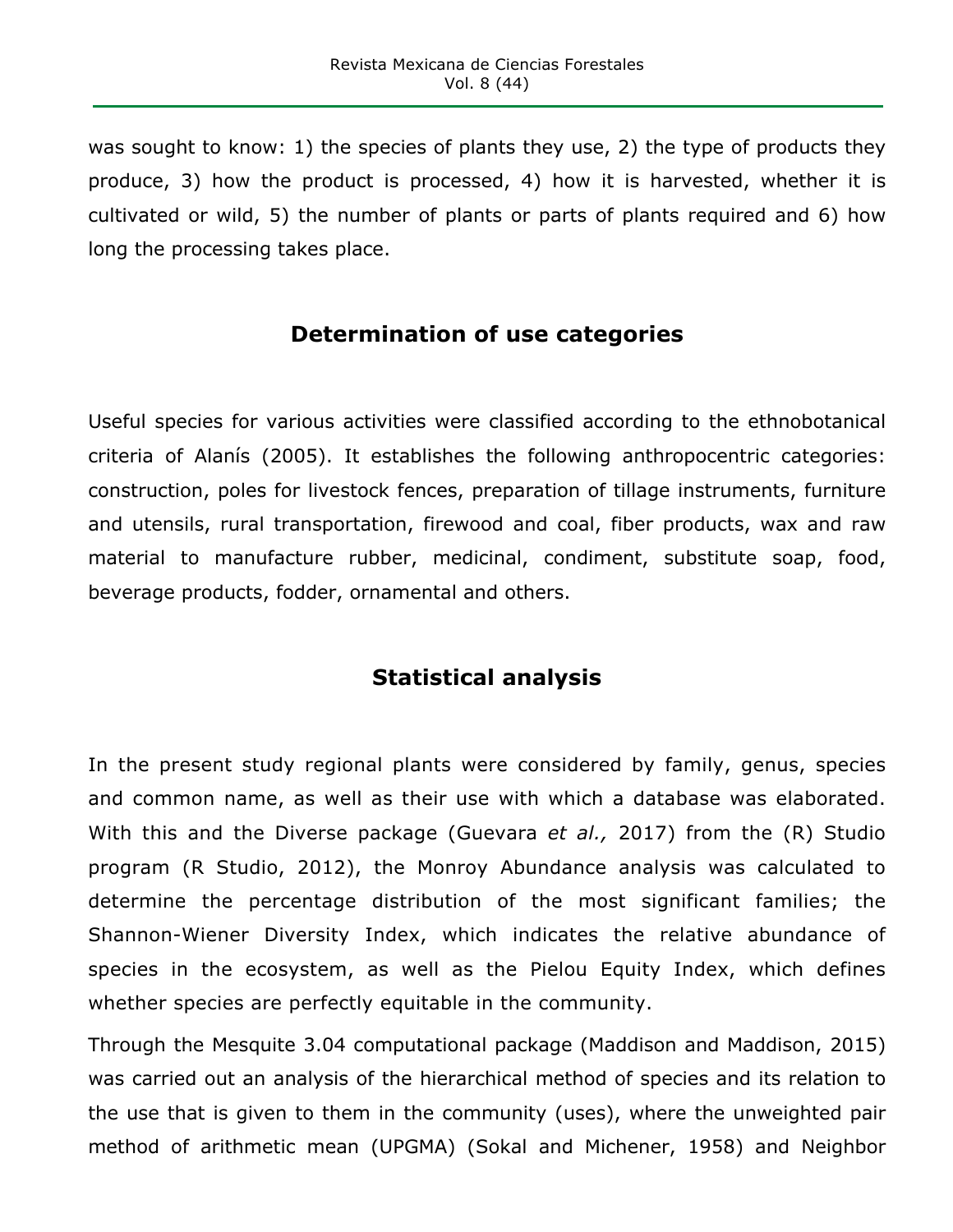Joining (NJ). Finally, the grouping of *taxa* by uses, their number, similarity and type of each plant were obtained, resulting in a dendogram in which the interaction between the species and their particular uses were shown.

# **Results**

### **Floristic diversity**

A total number of 95 species was recorded, which belong to 84 genera and 44 families. From the latter, six make up 47 % of the total (Figure 1), of which the best represented genera are *Agave* and *Acacia* with three species each. Fabaceae gathered 16 species, and is one of the most abundant taxa around the world, and with great economic importance (Poth, 2011).



**Figure 1**. Main families with greatest percentages of species in the region.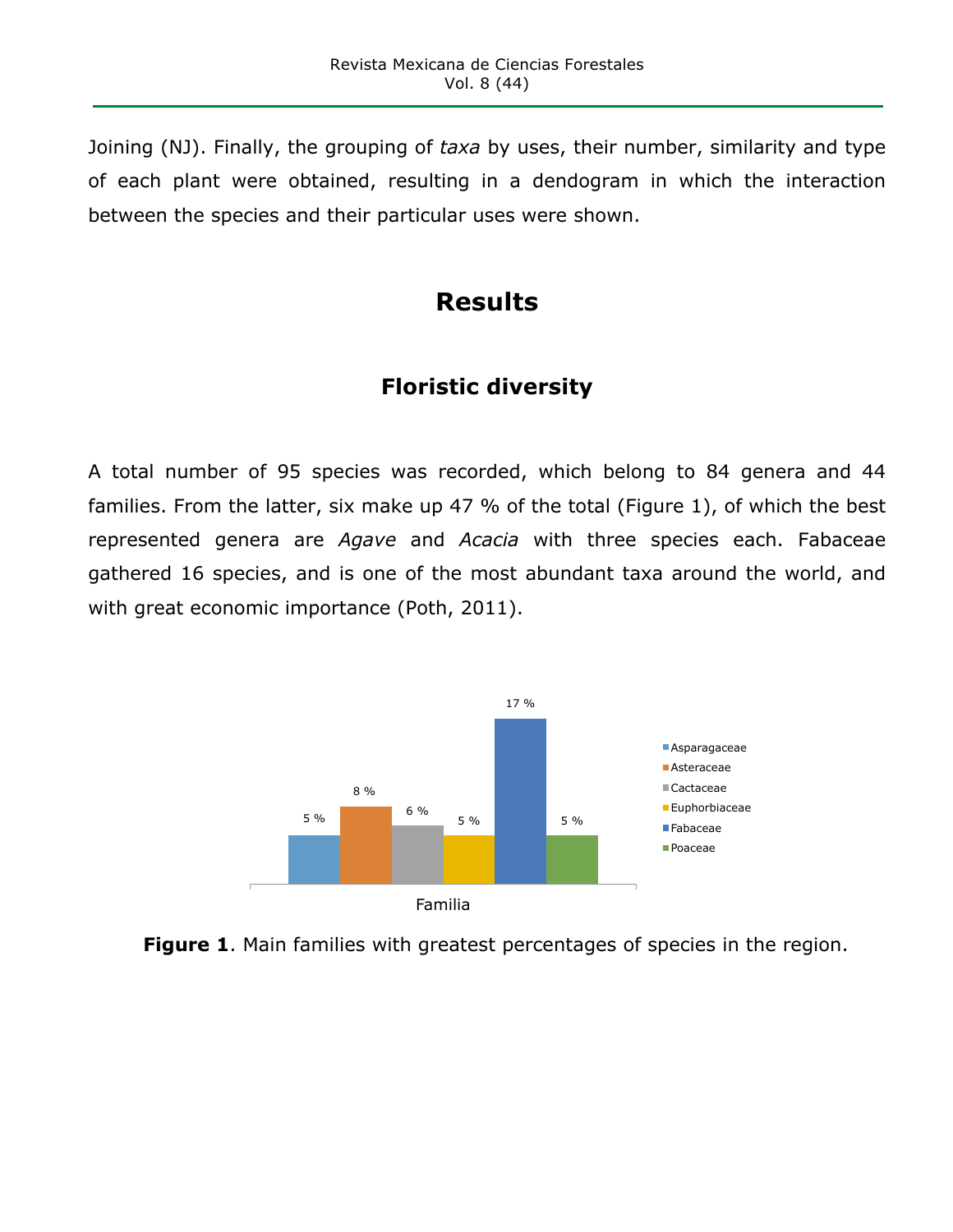## **Ethnobotanical analysis**

As for the use of the species with ethnobotanical value, 16 main uses were registered, among them the medicinal ones (24 %), foodstuffs (16 %), ornamental (16 %) and fodder (10 %). It should be mentioned that, although the percentage of firewood and coal is low (2 %), it is very valuable for the region's inhabitants, even though there are not many species from which this raw material are obtained (Figure 2).



*Medicinal* = Medicinal; *Alimento* = Food; *Ornamental* = Ornamental; *Forraje* = Fodder; *Usadas para estantes de cercas ganaderas* = Poles for livestock fences; *Producción de bebidas* = Beverage products; *Usadas para elaborar productos de labranza* = Used to produce tillage tools; *Sustituto de jabón* = Soap substitute; *Construcción* = Building; *Muebles y utensilios* = Furniture and utensils; *Leña y carbón* = Firewood and coal; *Productos de fibras* = Fiber products; *Condimento* = Condiment; *Otros* = Others; *Medios de transporte rural* = Rural transportation; *Cera y materia prima para fabricar hule* = Wax and raw material to manufacture rubber.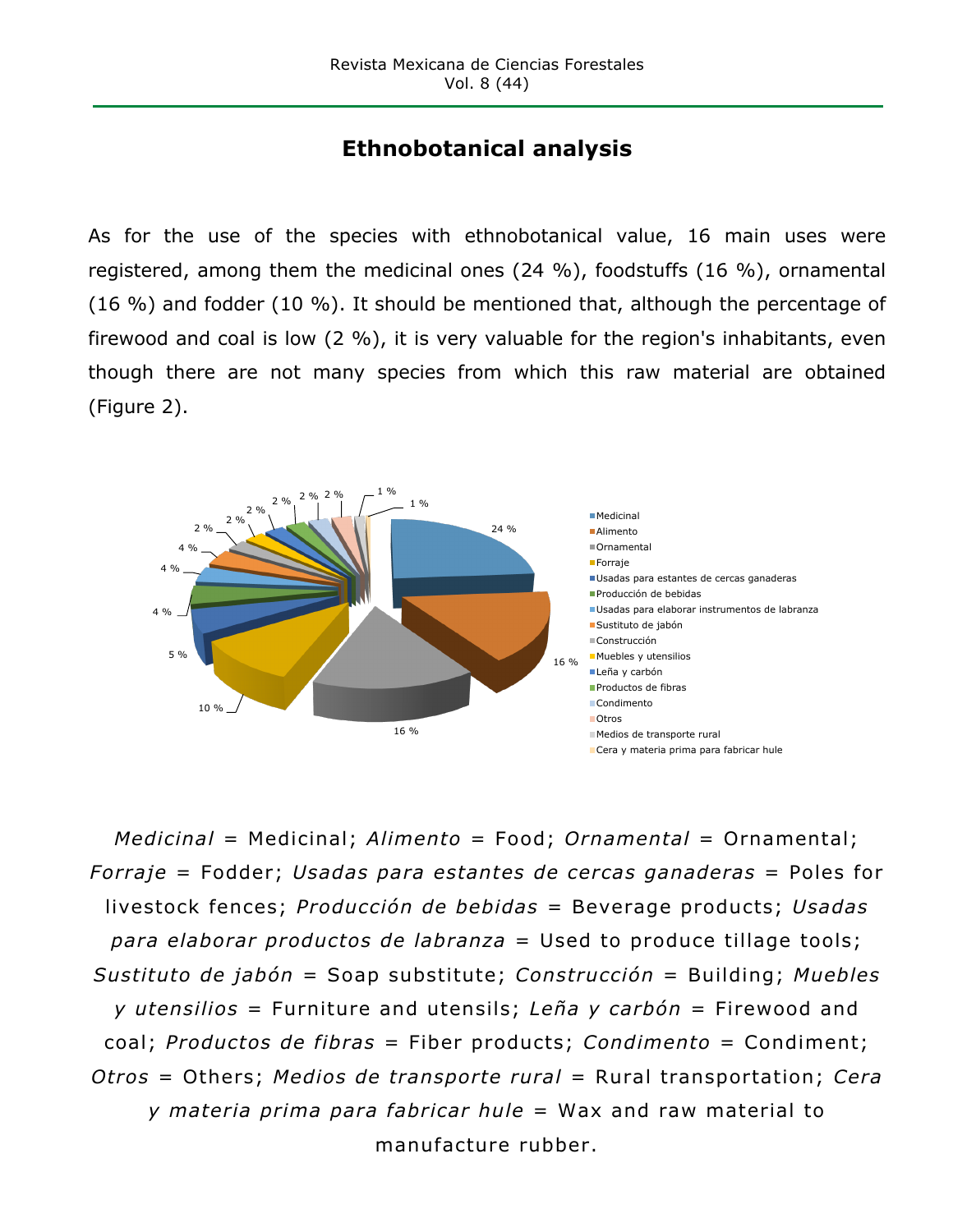#### **Figure 2**. Percentage of use of plants with ethnobotanical importance.

The species with the greatest number of uses are mesquite (*Prosopis glandulosa* Torr.) with eight uses; the ebony (*Pithecellobium ebano* (Berland.) C. H. Müll.) with seven uses; the *chaparro Prieto* (*Acacia amentacea* DC) and *guaiacán* (*Guaiacum angustifolium* Engelm.) with six uses respectively, followed by *anacua (Ehretia anacua* (Terán & Berland.) IM Johnst.) and laurel (*Litsea pringlei* Bartlett) with four each (Table 1).

| <b>Scientific name</b>                          | <b>Common name</b>    | <b>Number of uses</b> | <b>Use</b>                                                                                                                                                        |
|-------------------------------------------------|-----------------------|-----------------------|-------------------------------------------------------------------------------------------------------------------------------------------------------------------|
| Prosopis glandulosa Torr.                       | Mezquite              | 8                     | Building, poles for cattle fences,<br>furniture and utensils, means for<br>rural transportation, firewood and<br>carbon, fodder and as ornamental<br>plant.       |
| Ebenopsis ébano (Bernard.) Barneby & J.W.Grimes | Ébano                 | $\overline{7}$        | Building, poles for cattle fences,<br>furniture and utensils, means for<br>rural transportation, firewood and<br>carbon, food, fodder and as<br>ornamental plant. |
| Acacia amentacea DC.                            | Chaparro prieto/gavia | 6                     | Firewood and carbon, medicinal,<br>beverages, fodder and other kinds<br>of use                                                                                    |
| Guaiacum angustifolium Engelm.                  | Guayacán              | 6                     | Poles for cattle fences, medicinal,<br>soap substitute, beverages and as<br>ornamental plant                                                                      |
| Ehretia anacua (Terán & Berland.) I. M. Johnst. | Anacua                | 4                     | Figure tools, food, fodder and<br>ornamental                                                                                                                      |
| Litsea pringlei Bartlett                        | Laurel                | 4                     | Medicinal, condiment, food and<br>other kinds of use                                                                                                              |

**Table 1**. Name, number and use of the main vegetal species used in

| Bustamante, N. L. |  |  |
|-------------------|--|--|
|-------------------|--|--|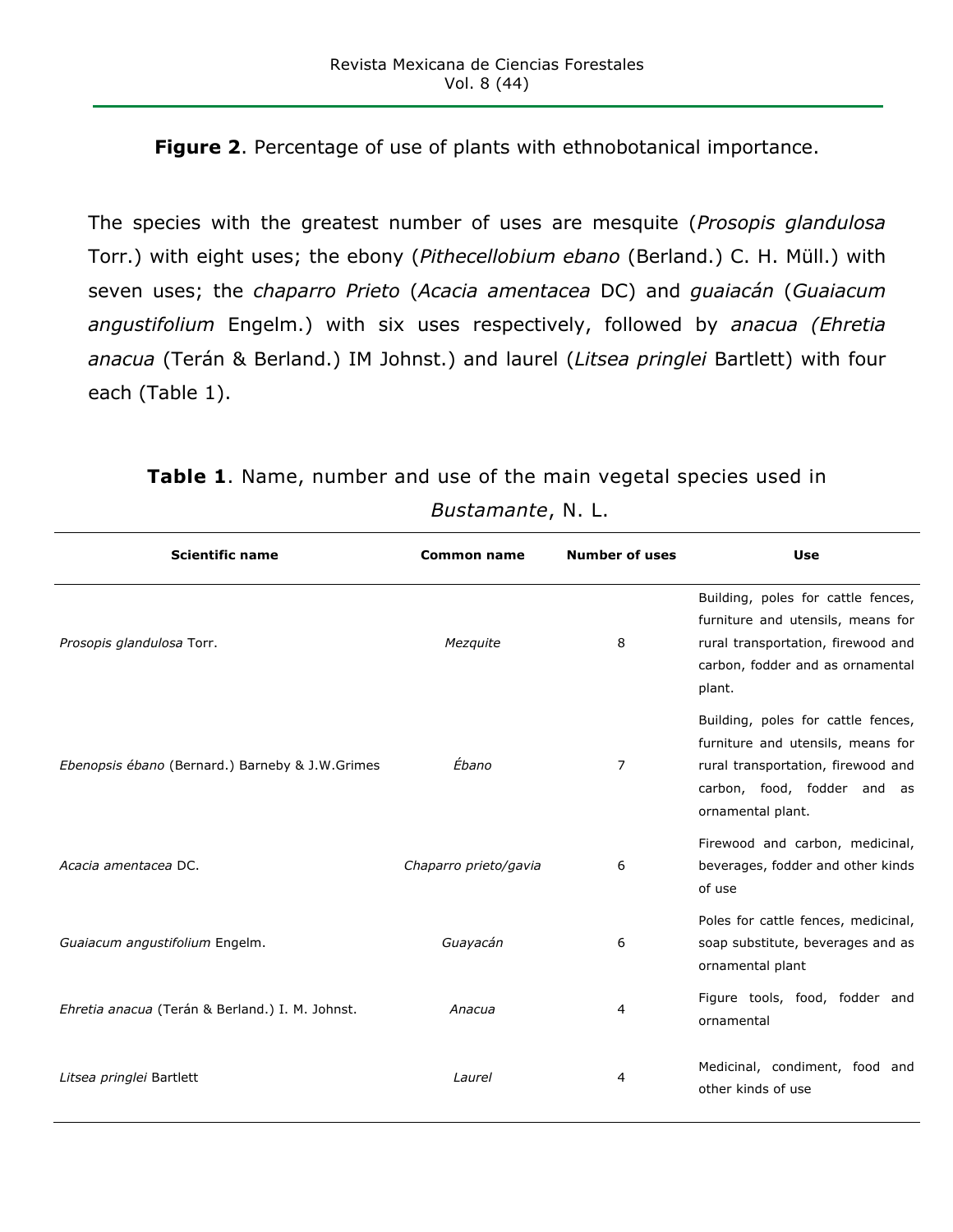It is essential to the people to know which part of the plant is useful, since sometimes only the leaves, the stem or the fruit are used. The parts of the plants used were quantified and the trunk / stems / branches contributed 42 % to make firewood, charcoal, tillage tools, fences and other important uses for the locality. It is followed by leaves (20 %) which are often used to prepare tea, seasoning and food, mainly. However, root is highly prized for the preparation of medicines and foods, among other products (Figure 3).



```
Tallo/tronco/ramas = Stem/trunk/branches; Hojas = Leaves; Raíz = Root; 
Fruto = Fruit; Flores = Flowers; Planta completa = Complete plant; 
        Corteza = Bark; Hojas de Salvia =Salvia´s leaves.
```
**Figure 3**. Percentage of parts used.

The medicinal use for the plants of *Bustamante*, Nuevo León, was predominant (24 %). Different uses were found, which were grouped by categories (Figure 4).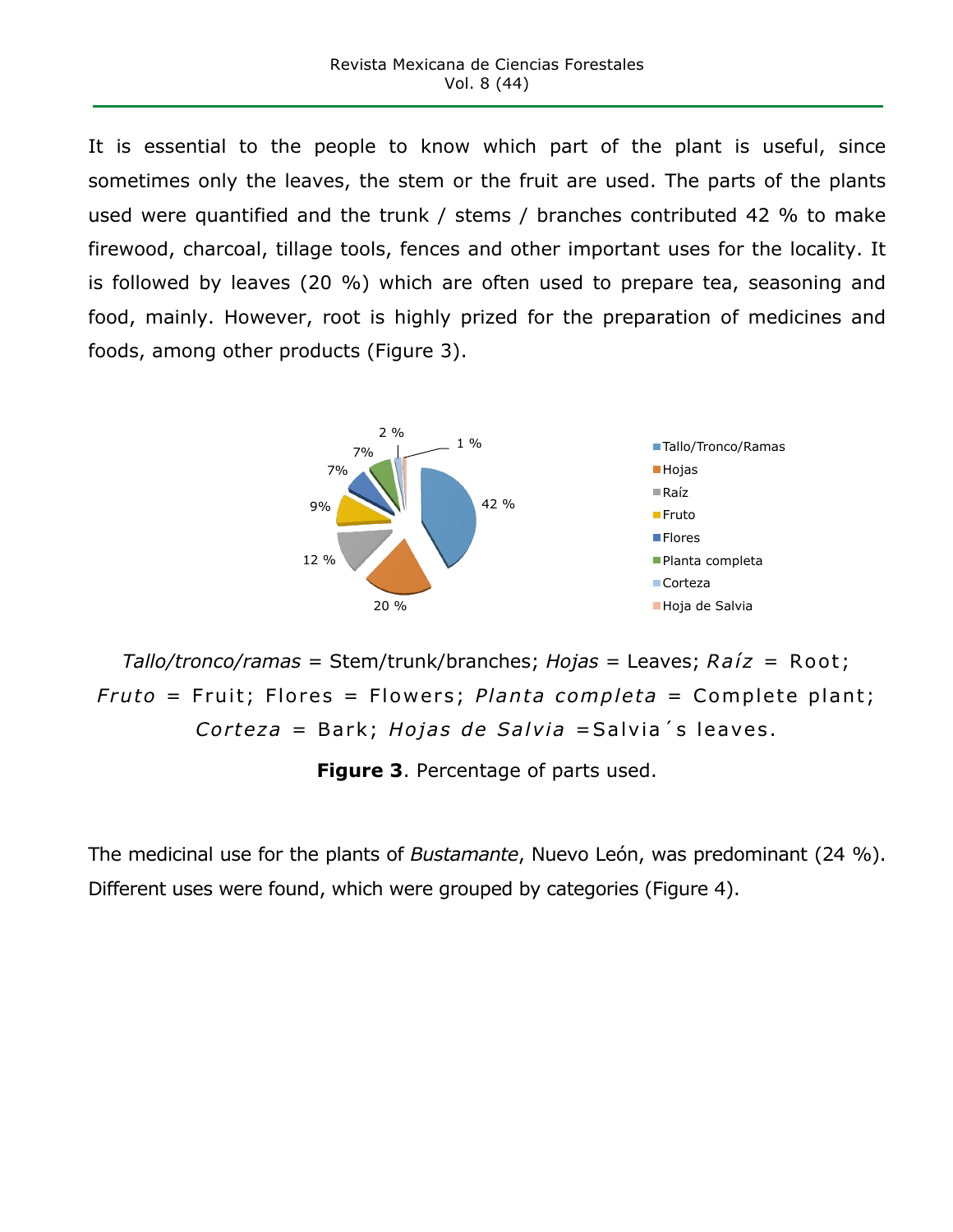

*Usos medicinales* = Medicinal uses; *Enfermedades de piel, boca y ojos* = Skin, mouth and eyes diseases; *Dolores varios* (*musculares, dentales, cólicos y cefaleas*) = Varios aches (muscular, dental, colic and headaches); *Diabetes* = Diabetes; *Caída de cabello* = Hair loss; *Anemia* = Anemia; *Cáncer* = Cancer

**Figure 4**. Categories of medicinal uses.

The most constant category (19 %) was skin, mouth and eye diseases, while the least mentioned were anemia and cancer, with 1 % respectively. In the "other uses" category are reported plants with less than 1 % of medicinal activity, including food supplements, buried nails, insect repellent, fractures, hemorrhoids, aphrodisiacs, among others.

With respect to the parts of the plants used for medicinal purposes, the stem/trunk/ branches was the most used with 28 % of the total plants, followed by the leaves with 26 %, the root with 25 % and the rest with less than 15 % of plants out of 61 uses (Figure 5).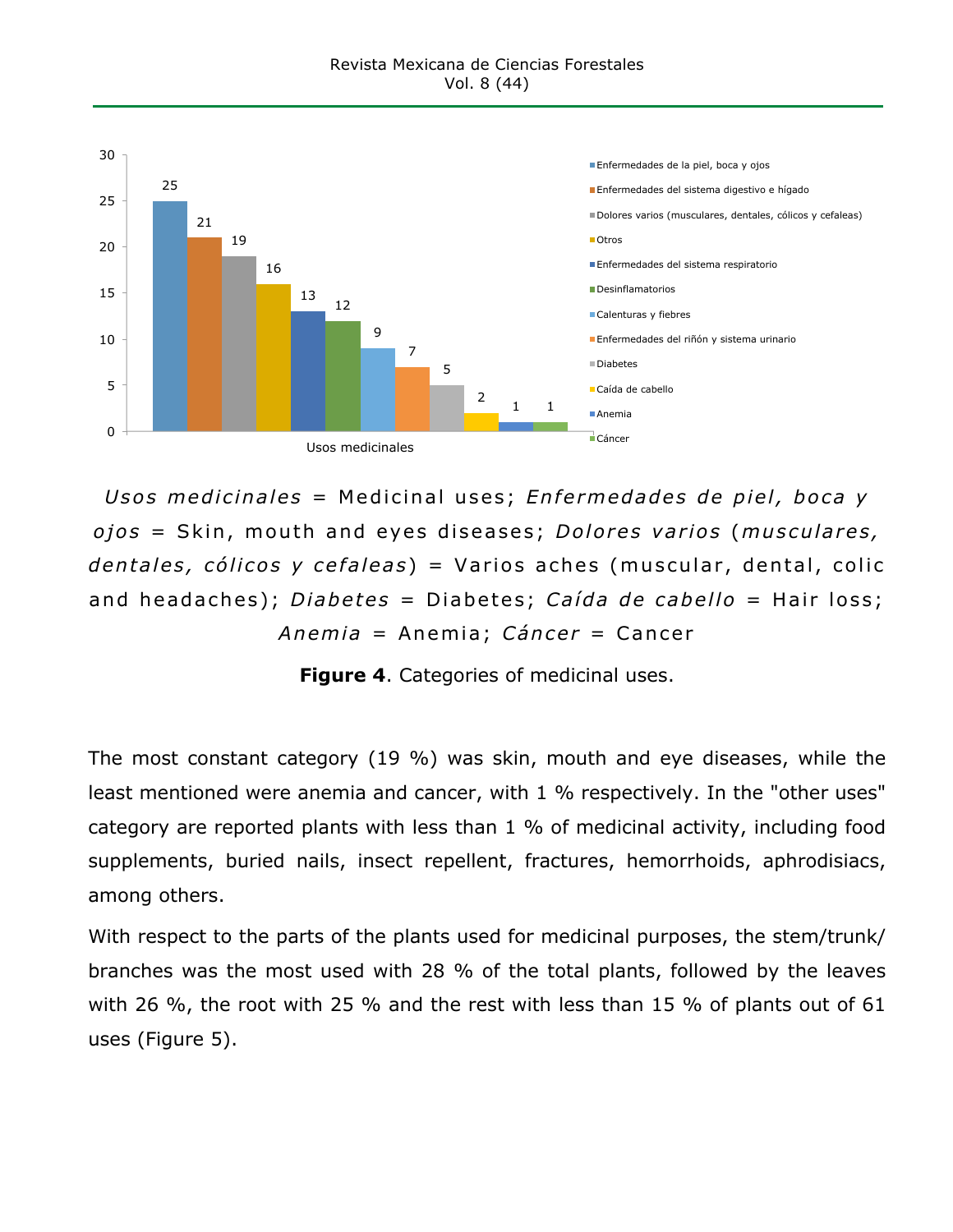

*Tallo/tronco/ramas* = Stem/trunk/branches; *Hojas* = Leaves; *Raíz* = Root; *Flores* = Flowers; *Corteza* = Bark; *Salvia* = Salvia.

**Figure 5.** Percent of plant parts used for medical endings.

# **Biodiversity indexes on the value of use of the plants of the region**

The analysis of percentage distribution by families, according to the abundance index of Monroy, showed that the family best represented was Fabaceae with 17.89 % of the total species of this study, followed by Asteraceae with 8.42 %, Cactaceae with 6.32 %, and finally by Asparagaceae, Euphorbiaceae and Poaceae with 5.26 % each, while the rest of the families are composed of less than five species each.

The Shannon-Wiener Diversity Index revealed a diversity of 3.38 by the total number of individuals. The results of the specific analysis by type of vegetation are shown in Figure 6.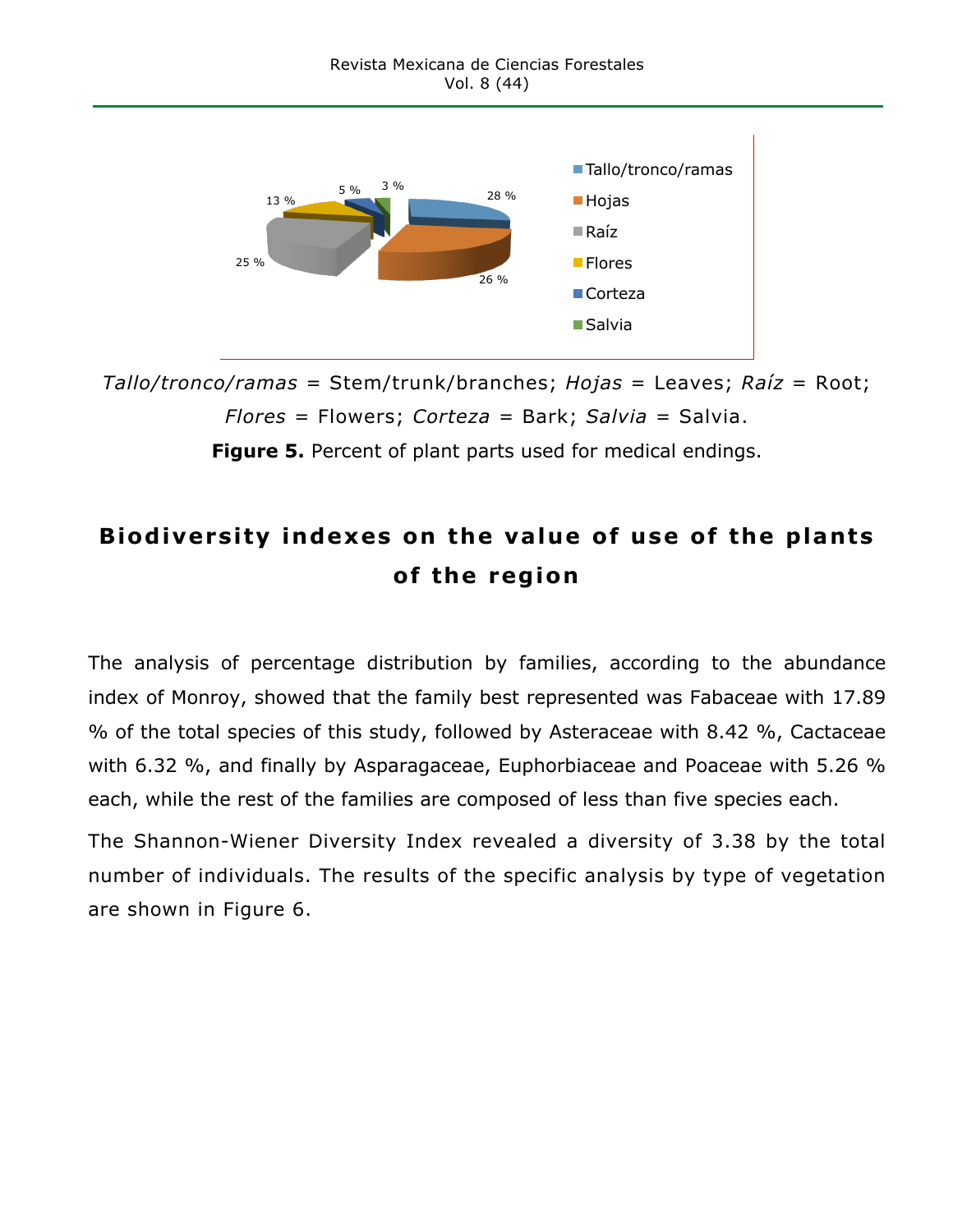

Tipos de vegetación = Types of vegetation; *Matorral submontano* = Submontane scrub; *Matorral desértico micrófilo* = Microphyllous desert scrubland; Matorral desértico rosetófilo = Rosetophile desert scrub; *Mezquital* = Mezquital.

**Figure 6**. Shannon-Wiener diversity index.

Based on data from the Shannon-Wiener diversity index, we calculated the Pielou Equity Index, which indicates an abundance of species of 0.73 for the total, while for the submontane scrub was 0.80 and in the microphyllous desert scrubland of 0.70 (Table 2).

It should be noted that some species are present in several types of vegetation, depending on the specific compatibility between them. (Figure 7). The specific difference between the submontane scrubland and the *Tamaulipas* thorny desert scrubland is minimal, as is their wealth by families; However, this is not the case for the microphyllous desert scrubland, which, although it contains a large number of species (50), the family size is smaller (22) than the proportionality between the two types of vegetation mentioned above (Table 2).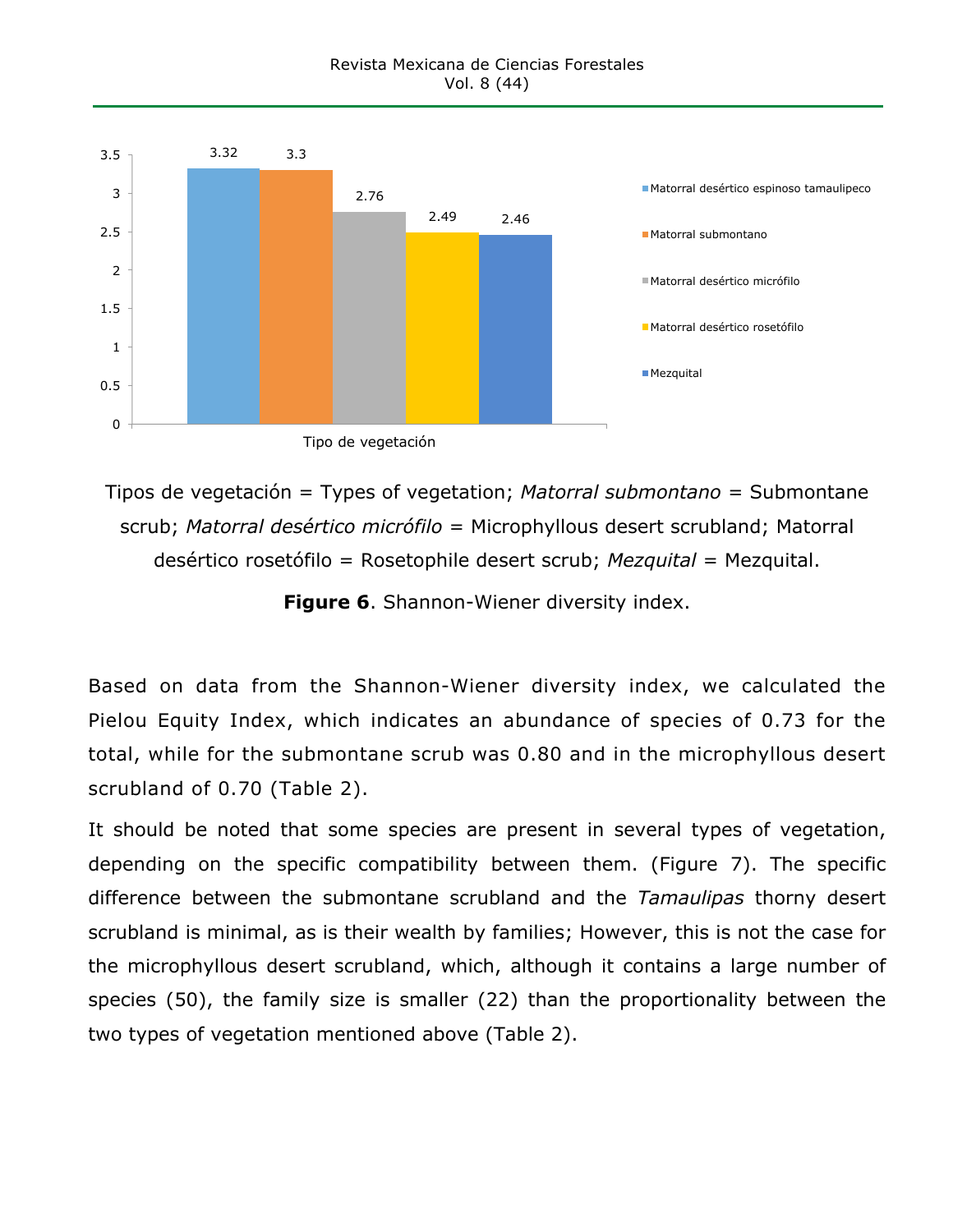

Tipos de vegetación = Types of vegetation; Matorral desértico espinoso tamaulipeco = Tamaulipan thorny desert scrub; *Matorral submontano* = Submontane scrub; *Matorral desértico m i crófilo* = Microphyllous desert scrubland; Matorral desértico rosetófilo = Rosetophile desert scrub; *Mezquital* = Mezquital.

**Figure 7**. Species richness by types of vegetation.

Five main types of vegetation are found in *Bustamante* municipality: microphilic desert scrub, rosetophile desert scrub, submontane scrub, Tamaulipan thorny desert scrub and *mezquital.*

**Table 2**. Analysis of the diversity of the five types of vegetation in *Bustamante*, *Nuevo León*, as well as the richness of species and families.

| Vegetation                     | <b>Shannon-Weiner</b> | Pielou | <b>Species richness</b> | <b>Family richness</b> |
|--------------------------------|-----------------------|--------|-------------------------|------------------------|
| Microphyllous desert scrub     | 2.76                  | 0.70   | 50                      | 22                     |
| Rosetophile desert scrub       | 2.49                  | 0.78   | 34                      | 15                     |
| Submontane scrub               | 3.32                  | 0.81   | 61                      | 39                     |
| Tamaulipan thorny desert scrub | 3.30                  | 0.78   | 69                      | 3                      |
| Mezquital                      | 2.46                  | 0.80   | 22                      | 13                     |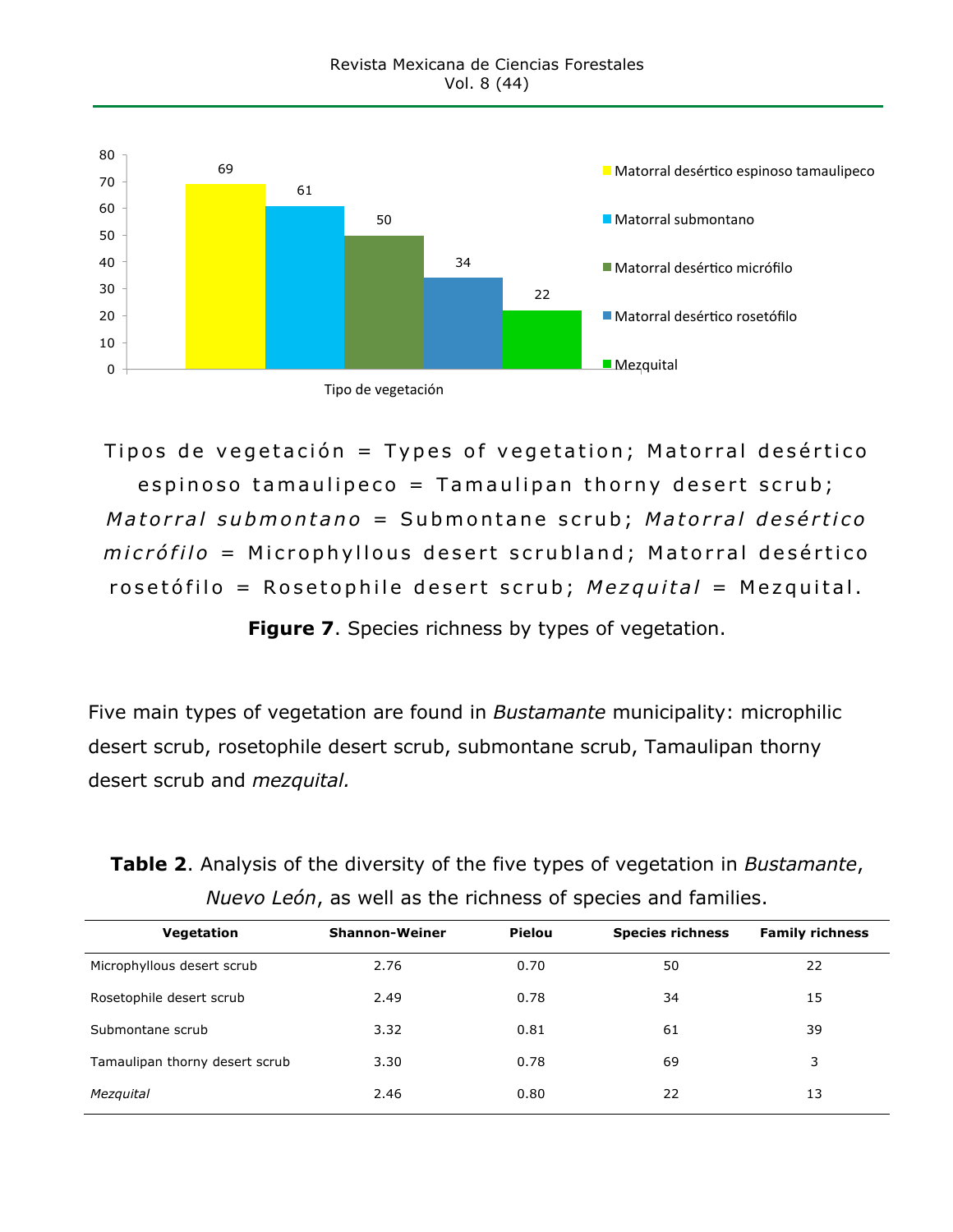From the main uses and the species used for various purposes, a matrix of characters was elaborated, with which a UPGMA (Unweighed Pair Group Method with Arithmetic Mean or Method of arithmetic means with paired groups without weight) dendogram was made which uses a hierarchical clustering method, in which no specific weight is given to each character; thus, the algorithms of the Mesquite program worked only with the similarities of the matrix, and converted them into distances (Figure 8).

Three main major groups are identified: medicinal (8-11), forage (7), food (6) and other small groups consisting of plants with varied uses. In forages a reduced clade, in comparison to the previous one, can be observed where three small groups are included: the exclusively fodder ones, those that have uses like soap substitute and finally the producers of fibers and fodder, stands out between these clades the grouping of those used as soap substitute and fodder, and completely isolates those plants producing fibers and fodder, but finally the analysis groups these clades by fodder.

The group of medicinal plants is separated into four clades, which include purely medicinal, medicinal and beverage production, condiments and medicinalornamental. It should be noted that the clade of ornamental plants responds that a considerable number of them also have curative properties, so the grouping method UPGMA conglomerates these species in this group, with the clade brother of medicinal ornamental.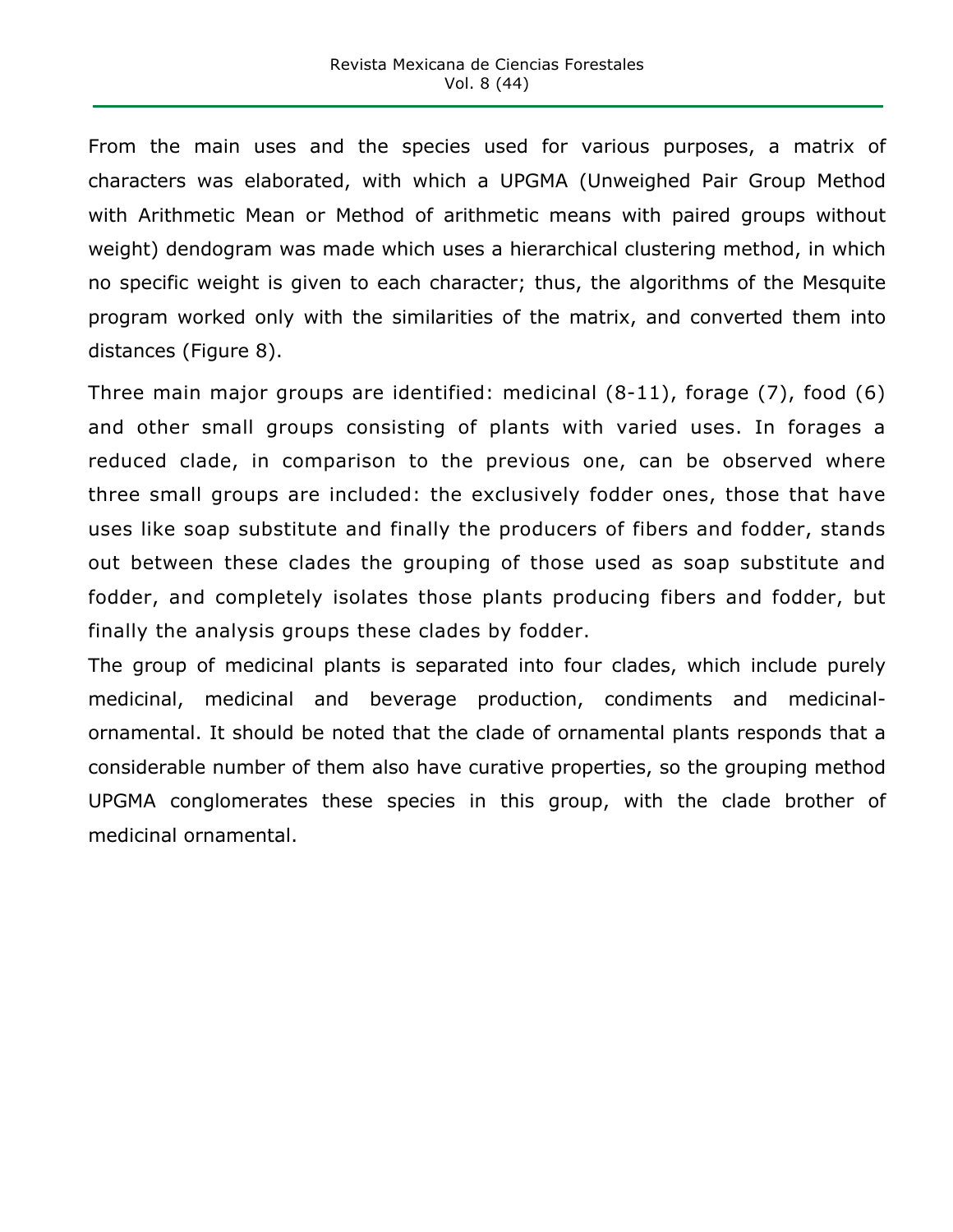Dendograma (UPGMA) de usos

| Acacia amentacea<br>Alimento/alimento/varios usos<br>Itsea prinalei<br>Ehretia anacua<br>Alimento/ornamental/varios usos<br><b>Yucca filifera</b><br>Capsicum annuum var. Aviculare<br>Ebenopsis ebano<br><b>Brahea</b> dulcis<br>Construcción<br>Overcus polymorpha<br>Pithecelobium pallens<br>Acacia farnesiana<br>Muebles/estantes<br>Cordia boissieri<br>Helietta parviflora<br>Condalia hookeri<br>Producción de bebidas<br>Agave americana<br>Dasylirion texanum<br>Bumelia lanuainosa<br>Havardia pallens<br>Alimento/labranza<br>Diospyros palmeri<br>Opuntia ssp.<br>Alimento/forraje<br>Echinocereus enneacanthus<br>Leucaena leucocephala<br>Turnera diffusa<br>Selenicereus spinulosos<br>Physalis philadelphica<br>Mimosa malacophylla<br>Melothria pendula<br>Alimento<br>Matelea aonoloboides<br>Mammillaria heyderi<br>Ervthring herbacea<br>Amaranthus palmeri<br>Celtis pallida<br>Euphorbia antisyphillitica<br>Producción de fibras/forraje<br>Agave lechuavilla<br>Yucca carnerosana<br>Ziziphus obtusifolia<br>Typha dominaensis<br>Sustituto de jabón<br>Sapindus saponaria<br>Agave bracteosa<br>Curcubita foetidissima<br>Evsenhardtia texana<br>Sporobolus pyramidatus<br>Setaria macrostachya<br>Hilaria mutica<br>Forraje<br>Evsehardita polystachya<br><b>Bouteloua trifida</b><br>Acacia berlandieri<br>Bouteloua aracilis<br>Tagetes lucida<br>Fouauieria spiendens<br>Rhus virens<br>Machaeranthera pinnatifida<br>Medicinal/ornamental<br>Leucaphyllum frutescens<br>Karwinskia humboldtiana<br>Artemisia ludoviciana<br>Chrysactinia mexicana<br>Tecoma stans<br>Sophora secundiflora<br><b>Overcus</b> fusiformis<br>Portulaca arandiflora.<br>Platanus occidentalis<br>Parthenocissus auinauefolia<br>Ornamental<br>Parkinsonia aculeata<br>Myrospermum sousanum<br>Lantana camara<br>Chilopsis linearis<br>Caesalpinia mexicana<br>Celtis laeviaata<br>Lippia araveolens<br>Litsea novoleontis<br>Condimentos<br>Poliomintha bustamanta<br>Lophophora williamsii<br>Clematis drummondii<br>Medicinal/producción de bebidas<br>Euphorbia aolondrina<br>Larrea tridentata<br>Urtica chamaedrvoides<br>Tiauilia canescens<br>Smilax bona-nox<br>Sedum praealtum | Prosopis alandulosa<br><b><i>RADIOCUM CINOUS</i></b> | Multiusos |
|----------------------------------------------------------------------------------------------------------------------------------------------------------------------------------------------------------------------------------------------------------------------------------------------------------------------------------------------------------------------------------------------------------------------------------------------------------------------------------------------------------------------------------------------------------------------------------------------------------------------------------------------------------------------------------------------------------------------------------------------------------------------------------------------------------------------------------------------------------------------------------------------------------------------------------------------------------------------------------------------------------------------------------------------------------------------------------------------------------------------------------------------------------------------------------------------------------------------------------------------------------------------------------------------------------------------------------------------------------------------------------------------------------------------------------------------------------------------------------------------------------------------------------------------------------------------------------------------------------------------------------------------------------------------------------------------------------------------------------------------------------------------------------------------------------------------------------------------------------------------------------------------------------------------------------------------------------------------------------------------------------------------------------------------------------------------------------------------------------------------------------------------------------------------------------------------------|------------------------------------------------------|-----------|
|                                                                                                                                                                                                                                                                                                                                                                                                                                                                                                                                                                                                                                                                                                                                                                                                                                                                                                                                                                                                                                                                                                                                                                                                                                                                                                                                                                                                                                                                                                                                                                                                                                                                                                                                                                                                                                                                                                                                                                                                                                                                                                                                                                                                    |                                                      |           |
|                                                                                                                                                                                                                                                                                                                                                                                                                                                                                                                                                                                                                                                                                                                                                                                                                                                                                                                                                                                                                                                                                                                                                                                                                                                                                                                                                                                                                                                                                                                                                                                                                                                                                                                                                                                                                                                                                                                                                                                                                                                                                                                                                                                                    |                                                      |           |
|                                                                                                                                                                                                                                                                                                                                                                                                                                                                                                                                                                                                                                                                                                                                                                                                                                                                                                                                                                                                                                                                                                                                                                                                                                                                                                                                                                                                                                                                                                                                                                                                                                                                                                                                                                                                                                                                                                                                                                                                                                                                                                                                                                                                    |                                                      |           |
|                                                                                                                                                                                                                                                                                                                                                                                                                                                                                                                                                                                                                                                                                                                                                                                                                                                                                                                                                                                                                                                                                                                                                                                                                                                                                                                                                                                                                                                                                                                                                                                                                                                                                                                                                                                                                                                                                                                                                                                                                                                                                                                                                                                                    |                                                      |           |
|                                                                                                                                                                                                                                                                                                                                                                                                                                                                                                                                                                                                                                                                                                                                                                                                                                                                                                                                                                                                                                                                                                                                                                                                                                                                                                                                                                                                                                                                                                                                                                                                                                                                                                                                                                                                                                                                                                                                                                                                                                                                                                                                                                                                    |                                                      |           |
|                                                                                                                                                                                                                                                                                                                                                                                                                                                                                                                                                                                                                                                                                                                                                                                                                                                                                                                                                                                                                                                                                                                                                                                                                                                                                                                                                                                                                                                                                                                                                                                                                                                                                                                                                                                                                                                                                                                                                                                                                                                                                                                                                                                                    |                                                      |           |
|                                                                                                                                                                                                                                                                                                                                                                                                                                                                                                                                                                                                                                                                                                                                                                                                                                                                                                                                                                                                                                                                                                                                                                                                                                                                                                                                                                                                                                                                                                                                                                                                                                                                                                                                                                                                                                                                                                                                                                                                                                                                                                                                                                                                    |                                                      |           |
|                                                                                                                                                                                                                                                                                                                                                                                                                                                                                                                                                                                                                                                                                                                                                                                                                                                                                                                                                                                                                                                                                                                                                                                                                                                                                                                                                                                                                                                                                                                                                                                                                                                                                                                                                                                                                                                                                                                                                                                                                                                                                                                                                                                                    |                                                      |           |
|                                                                                                                                                                                                                                                                                                                                                                                                                                                                                                                                                                                                                                                                                                                                                                                                                                                                                                                                                                                                                                                                                                                                                                                                                                                                                                                                                                                                                                                                                                                                                                                                                                                                                                                                                                                                                                                                                                                                                                                                                                                                                                                                                                                                    |                                                      |           |
|                                                                                                                                                                                                                                                                                                                                                                                                                                                                                                                                                                                                                                                                                                                                                                                                                                                                                                                                                                                                                                                                                                                                                                                                                                                                                                                                                                                                                                                                                                                                                                                                                                                                                                                                                                                                                                                                                                                                                                                                                                                                                                                                                                                                    |                                                      |           |
|                                                                                                                                                                                                                                                                                                                                                                                                                                                                                                                                                                                                                                                                                                                                                                                                                                                                                                                                                                                                                                                                                                                                                                                                                                                                                                                                                                                                                                                                                                                                                                                                                                                                                                                                                                                                                                                                                                                                                                                                                                                                                                                                                                                                    |                                                      |           |
|                                                                                                                                                                                                                                                                                                                                                                                                                                                                                                                                                                                                                                                                                                                                                                                                                                                                                                                                                                                                                                                                                                                                                                                                                                                                                                                                                                                                                                                                                                                                                                                                                                                                                                                                                                                                                                                                                                                                                                                                                                                                                                                                                                                                    |                                                      |           |
|                                                                                                                                                                                                                                                                                                                                                                                                                                                                                                                                                                                                                                                                                                                                                                                                                                                                                                                                                                                                                                                                                                                                                                                                                                                                                                                                                                                                                                                                                                                                                                                                                                                                                                                                                                                                                                                                                                                                                                                                                                                                                                                                                                                                    |                                                      |           |
|                                                                                                                                                                                                                                                                                                                                                                                                                                                                                                                                                                                                                                                                                                                                                                                                                                                                                                                                                                                                                                                                                                                                                                                                                                                                                                                                                                                                                                                                                                                                                                                                                                                                                                                                                                                                                                                                                                                                                                                                                                                                                                                                                                                                    |                                                      |           |
|                                                                                                                                                                                                                                                                                                                                                                                                                                                                                                                                                                                                                                                                                                                                                                                                                                                                                                                                                                                                                                                                                                                                                                                                                                                                                                                                                                                                                                                                                                                                                                                                                                                                                                                                                                                                                                                                                                                                                                                                                                                                                                                                                                                                    |                                                      |           |
|                                                                                                                                                                                                                                                                                                                                                                                                                                                                                                                                                                                                                                                                                                                                                                                                                                                                                                                                                                                                                                                                                                                                                                                                                                                                                                                                                                                                                                                                                                                                                                                                                                                                                                                                                                                                                                                                                                                                                                                                                                                                                                                                                                                                    |                                                      |           |
|                                                                                                                                                                                                                                                                                                                                                                                                                                                                                                                                                                                                                                                                                                                                                                                                                                                                                                                                                                                                                                                                                                                                                                                                                                                                                                                                                                                                                                                                                                                                                                                                                                                                                                                                                                                                                                                                                                                                                                                                                                                                                                                                                                                                    |                                                      |           |
|                                                                                                                                                                                                                                                                                                                                                                                                                                                                                                                                                                                                                                                                                                                                                                                                                                                                                                                                                                                                                                                                                                                                                                                                                                                                                                                                                                                                                                                                                                                                                                                                                                                                                                                                                                                                                                                                                                                                                                                                                                                                                                                                                                                                    |                                                      |           |
|                                                                                                                                                                                                                                                                                                                                                                                                                                                                                                                                                                                                                                                                                                                                                                                                                                                                                                                                                                                                                                                                                                                                                                                                                                                                                                                                                                                                                                                                                                                                                                                                                                                                                                                                                                                                                                                                                                                                                                                                                                                                                                                                                                                                    |                                                      |           |
|                                                                                                                                                                                                                                                                                                                                                                                                                                                                                                                                                                                                                                                                                                                                                                                                                                                                                                                                                                                                                                                                                                                                                                                                                                                                                                                                                                                                                                                                                                                                                                                                                                                                                                                                                                                                                                                                                                                                                                                                                                                                                                                                                                                                    |                                                      |           |
|                                                                                                                                                                                                                                                                                                                                                                                                                                                                                                                                                                                                                                                                                                                                                                                                                                                                                                                                                                                                                                                                                                                                                                                                                                                                                                                                                                                                                                                                                                                                                                                                                                                                                                                                                                                                                                                                                                                                                                                                                                                                                                                                                                                                    |                                                      |           |
|                                                                                                                                                                                                                                                                                                                                                                                                                                                                                                                                                                                                                                                                                                                                                                                                                                                                                                                                                                                                                                                                                                                                                                                                                                                                                                                                                                                                                                                                                                                                                                                                                                                                                                                                                                                                                                                                                                                                                                                                                                                                                                                                                                                                    |                                                      |           |
|                                                                                                                                                                                                                                                                                                                                                                                                                                                                                                                                                                                                                                                                                                                                                                                                                                                                                                                                                                                                                                                                                                                                                                                                                                                                                                                                                                                                                                                                                                                                                                                                                                                                                                                                                                                                                                                                                                                                                                                                                                                                                                                                                                                                    |                                                      |           |
|                                                                                                                                                                                                                                                                                                                                                                                                                                                                                                                                                                                                                                                                                                                                                                                                                                                                                                                                                                                                                                                                                                                                                                                                                                                                                                                                                                                                                                                                                                                                                                                                                                                                                                                                                                                                                                                                                                                                                                                                                                                                                                                                                                                                    |                                                      |           |
|                                                                                                                                                                                                                                                                                                                                                                                                                                                                                                                                                                                                                                                                                                                                                                                                                                                                                                                                                                                                                                                                                                                                                                                                                                                                                                                                                                                                                                                                                                                                                                                                                                                                                                                                                                                                                                                                                                                                                                                                                                                                                                                                                                                                    |                                                      |           |
|                                                                                                                                                                                                                                                                                                                                                                                                                                                                                                                                                                                                                                                                                                                                                                                                                                                                                                                                                                                                                                                                                                                                                                                                                                                                                                                                                                                                                                                                                                                                                                                                                                                                                                                                                                                                                                                                                                                                                                                                                                                                                                                                                                                                    |                                                      |           |
|                                                                                                                                                                                                                                                                                                                                                                                                                                                                                                                                                                                                                                                                                                                                                                                                                                                                                                                                                                                                                                                                                                                                                                                                                                                                                                                                                                                                                                                                                                                                                                                                                                                                                                                                                                                                                                                                                                                                                                                                                                                                                                                                                                                                    |                                                      |           |
|                                                                                                                                                                                                                                                                                                                                                                                                                                                                                                                                                                                                                                                                                                                                                                                                                                                                                                                                                                                                                                                                                                                                                                                                                                                                                                                                                                                                                                                                                                                                                                                                                                                                                                                                                                                                                                                                                                                                                                                                                                                                                                                                                                                                    |                                                      |           |
|                                                                                                                                                                                                                                                                                                                                                                                                                                                                                                                                                                                                                                                                                                                                                                                                                                                                                                                                                                                                                                                                                                                                                                                                                                                                                                                                                                                                                                                                                                                                                                                                                                                                                                                                                                                                                                                                                                                                                                                                                                                                                                                                                                                                    |                                                      |           |
|                                                                                                                                                                                                                                                                                                                                                                                                                                                                                                                                                                                                                                                                                                                                                                                                                                                                                                                                                                                                                                                                                                                                                                                                                                                                                                                                                                                                                                                                                                                                                                                                                                                                                                                                                                                                                                                                                                                                                                                                                                                                                                                                                                                                    |                                                      |           |
|                                                                                                                                                                                                                                                                                                                                                                                                                                                                                                                                                                                                                                                                                                                                                                                                                                                                                                                                                                                                                                                                                                                                                                                                                                                                                                                                                                                                                                                                                                                                                                                                                                                                                                                                                                                                                                                                                                                                                                                                                                                                                                                                                                                                    |                                                      |           |
|                                                                                                                                                                                                                                                                                                                                                                                                                                                                                                                                                                                                                                                                                                                                                                                                                                                                                                                                                                                                                                                                                                                                                                                                                                                                                                                                                                                                                                                                                                                                                                                                                                                                                                                                                                                                                                                                                                                                                                                                                                                                                                                                                                                                    |                                                      |           |
|                                                                                                                                                                                                                                                                                                                                                                                                                                                                                                                                                                                                                                                                                                                                                                                                                                                                                                                                                                                                                                                                                                                                                                                                                                                                                                                                                                                                                                                                                                                                                                                                                                                                                                                                                                                                                                                                                                                                                                                                                                                                                                                                                                                                    |                                                      |           |
|                                                                                                                                                                                                                                                                                                                                                                                                                                                                                                                                                                                                                                                                                                                                                                                                                                                                                                                                                                                                                                                                                                                                                                                                                                                                                                                                                                                                                                                                                                                                                                                                                                                                                                                                                                                                                                                                                                                                                                                                                                                                                                                                                                                                    |                                                      |           |
|                                                                                                                                                                                                                                                                                                                                                                                                                                                                                                                                                                                                                                                                                                                                                                                                                                                                                                                                                                                                                                                                                                                                                                                                                                                                                                                                                                                                                                                                                                                                                                                                                                                                                                                                                                                                                                                                                                                                                                                                                                                                                                                                                                                                    |                                                      |           |
|                                                                                                                                                                                                                                                                                                                                                                                                                                                                                                                                                                                                                                                                                                                                                                                                                                                                                                                                                                                                                                                                                                                                                                                                                                                                                                                                                                                                                                                                                                                                                                                                                                                                                                                                                                                                                                                                                                                                                                                                                                                                                                                                                                                                    |                                                      |           |
|                                                                                                                                                                                                                                                                                                                                                                                                                                                                                                                                                                                                                                                                                                                                                                                                                                                                                                                                                                                                                                                                                                                                                                                                                                                                                                                                                                                                                                                                                                                                                                                                                                                                                                                                                                                                                                                                                                                                                                                                                                                                                                                                                                                                    |                                                      |           |
|                                                                                                                                                                                                                                                                                                                                                                                                                                                                                                                                                                                                                                                                                                                                                                                                                                                                                                                                                                                                                                                                                                                                                                                                                                                                                                                                                                                                                                                                                                                                                                                                                                                                                                                                                                                                                                                                                                                                                                                                                                                                                                                                                                                                    |                                                      |           |
|                                                                                                                                                                                                                                                                                                                                                                                                                                                                                                                                                                                                                                                                                                                                                                                                                                                                                                                                                                                                                                                                                                                                                                                                                                                                                                                                                                                                                                                                                                                                                                                                                                                                                                                                                                                                                                                                                                                                                                                                                                                                                                                                                                                                    |                                                      |           |
|                                                                                                                                                                                                                                                                                                                                                                                                                                                                                                                                                                                                                                                                                                                                                                                                                                                                                                                                                                                                                                                                                                                                                                                                                                                                                                                                                                                                                                                                                                                                                                                                                                                                                                                                                                                                                                                                                                                                                                                                                                                                                                                                                                                                    |                                                      |           |
|                                                                                                                                                                                                                                                                                                                                                                                                                                                                                                                                                                                                                                                                                                                                                                                                                                                                                                                                                                                                                                                                                                                                                                                                                                                                                                                                                                                                                                                                                                                                                                                                                                                                                                                                                                                                                                                                                                                                                                                                                                                                                                                                                                                                    |                                                      |           |
|                                                                                                                                                                                                                                                                                                                                                                                                                                                                                                                                                                                                                                                                                                                                                                                                                                                                                                                                                                                                                                                                                                                                                                                                                                                                                                                                                                                                                                                                                                                                                                                                                                                                                                                                                                                                                                                                                                                                                                                                                                                                                                                                                                                                    |                                                      |           |
|                                                                                                                                                                                                                                                                                                                                                                                                                                                                                                                                                                                                                                                                                                                                                                                                                                                                                                                                                                                                                                                                                                                                                                                                                                                                                                                                                                                                                                                                                                                                                                                                                                                                                                                                                                                                                                                                                                                                                                                                                                                                                                                                                                                                    |                                                      |           |
|                                                                                                                                                                                                                                                                                                                                                                                                                                                                                                                                                                                                                                                                                                                                                                                                                                                                                                                                                                                                                                                                                                                                                                                                                                                                                                                                                                                                                                                                                                                                                                                                                                                                                                                                                                                                                                                                                                                                                                                                                                                                                                                                                                                                    |                                                      |           |
|                                                                                                                                                                                                                                                                                                                                                                                                                                                                                                                                                                                                                                                                                                                                                                                                                                                                                                                                                                                                                                                                                                                                                                                                                                                                                                                                                                                                                                                                                                                                                                                                                                                                                                                                                                                                                                                                                                                                                                                                                                                                                                                                                                                                    |                                                      |           |
|                                                                                                                                                                                                                                                                                                                                                                                                                                                                                                                                                                                                                                                                                                                                                                                                                                                                                                                                                                                                                                                                                                                                                                                                                                                                                                                                                                                                                                                                                                                                                                                                                                                                                                                                                                                                                                                                                                                                                                                                                                                                                                                                                                                                    |                                                      |           |
|                                                                                                                                                                                                                                                                                                                                                                                                                                                                                                                                                                                                                                                                                                                                                                                                                                                                                                                                                                                                                                                                                                                                                                                                                                                                                                                                                                                                                                                                                                                                                                                                                                                                                                                                                                                                                                                                                                                                                                                                                                                                                                                                                                                                    |                                                      |           |
|                                                                                                                                                                                                                                                                                                                                                                                                                                                                                                                                                                                                                                                                                                                                                                                                                                                                                                                                                                                                                                                                                                                                                                                                                                                                                                                                                                                                                                                                                                                                                                                                                                                                                                                                                                                                                                                                                                                                                                                                                                                                                                                                                                                                    |                                                      |           |
| Salix niara<br>Phoradendron villosum                                                                                                                                                                                                                                                                                                                                                                                                                                                                                                                                                                                                                                                                                                                                                                                                                                                                                                                                                                                                                                                                                                                                                                                                                                                                                                                                                                                                                                                                                                                                                                                                                                                                                                                                                                                                                                                                                                                                                                                                                                                                                                                                                               |                                                      |           |
| Parthenium incanum                                                                                                                                                                                                                                                                                                                                                                                                                                                                                                                                                                                                                                                                                                                                                                                                                                                                                                                                                                                                                                                                                                                                                                                                                                                                                                                                                                                                                                                                                                                                                                                                                                                                                                                                                                                                                                                                                                                                                                                                                                                                                                                                                                                 |                                                      |           |
| Parthenium hysterophorus<br>Oenothera rosea<br>Medicinal                                                                                                                                                                                                                                                                                                                                                                                                                                                                                                                                                                                                                                                                                                                                                                                                                                                                                                                                                                                                                                                                                                                                                                                                                                                                                                                                                                                                                                                                                                                                                                                                                                                                                                                                                                                                                                                                                                                                                                                                                                                                                                                                           |                                                      |           |
| Jatropha dioica<br>Indiaofera suffruticosa                                                                                                                                                                                                                                                                                                                                                                                                                                                                                                                                                                                                                                                                                                                                                                                                                                                                                                                                                                                                                                                                                                                                                                                                                                                                                                                                                                                                                                                                                                                                                                                                                                                                                                                                                                                                                                                                                                                                                                                                                                                                                                                                                         |                                                      |           |
| Heliotropium angiospermum                                                                                                                                                                                                                                                                                                                                                                                                                                                                                                                                                                                                                                                                                                                                                                                                                                                                                                                                                                                                                                                                                                                                                                                                                                                                                                                                                                                                                                                                                                                                                                                                                                                                                                                                                                                                                                                                                                                                                                                                                                                                                                                                                                          |                                                      |           |
| Hedeoma drummondii<br>Gnaphalium canescens                                                                                                                                                                                                                                                                                                                                                                                                                                                                                                                                                                                                                                                                                                                                                                                                                                                                                                                                                                                                                                                                                                                                                                                                                                                                                                                                                                                                                                                                                                                                                                                                                                                                                                                                                                                                                                                                                                                                                                                                                                                                                                                                                         |                                                      |           |
| Flourensia cemua<br>Echinocereus poselaeri                                                                                                                                                                                                                                                                                                                                                                                                                                                                                                                                                                                                                                                                                                                                                                                                                                                                                                                                                                                                                                                                                                                                                                                                                                                                                                                                                                                                                                                                                                                                                                                                                                                                                                                                                                                                                                                                                                                                                                                                                                                                                                                                                         |                                                      |           |
| Croton torrevanus                                                                                                                                                                                                                                                                                                                                                                                                                                                                                                                                                                                                                                                                                                                                                                                                                                                                                                                                                                                                                                                                                                                                                                                                                                                                                                                                                                                                                                                                                                                                                                                                                                                                                                                                                                                                                                                                                                                                                                                                                                                                                                                                                                                  |                                                      |           |
| Acalvaha monostachya<br>Allionia choisvi                                                                                                                                                                                                                                                                                                                                                                                                                                                                                                                                                                                                                                                                                                                                                                                                                                                                                                                                                                                                                                                                                                                                                                                                                                                                                                                                                                                                                                                                                                                                                                                                                                                                                                                                                                                                                                                                                                                                                                                                                                                                                                                                                           |                                                      |           |

 $\frac{1}{\sqrt{2}}$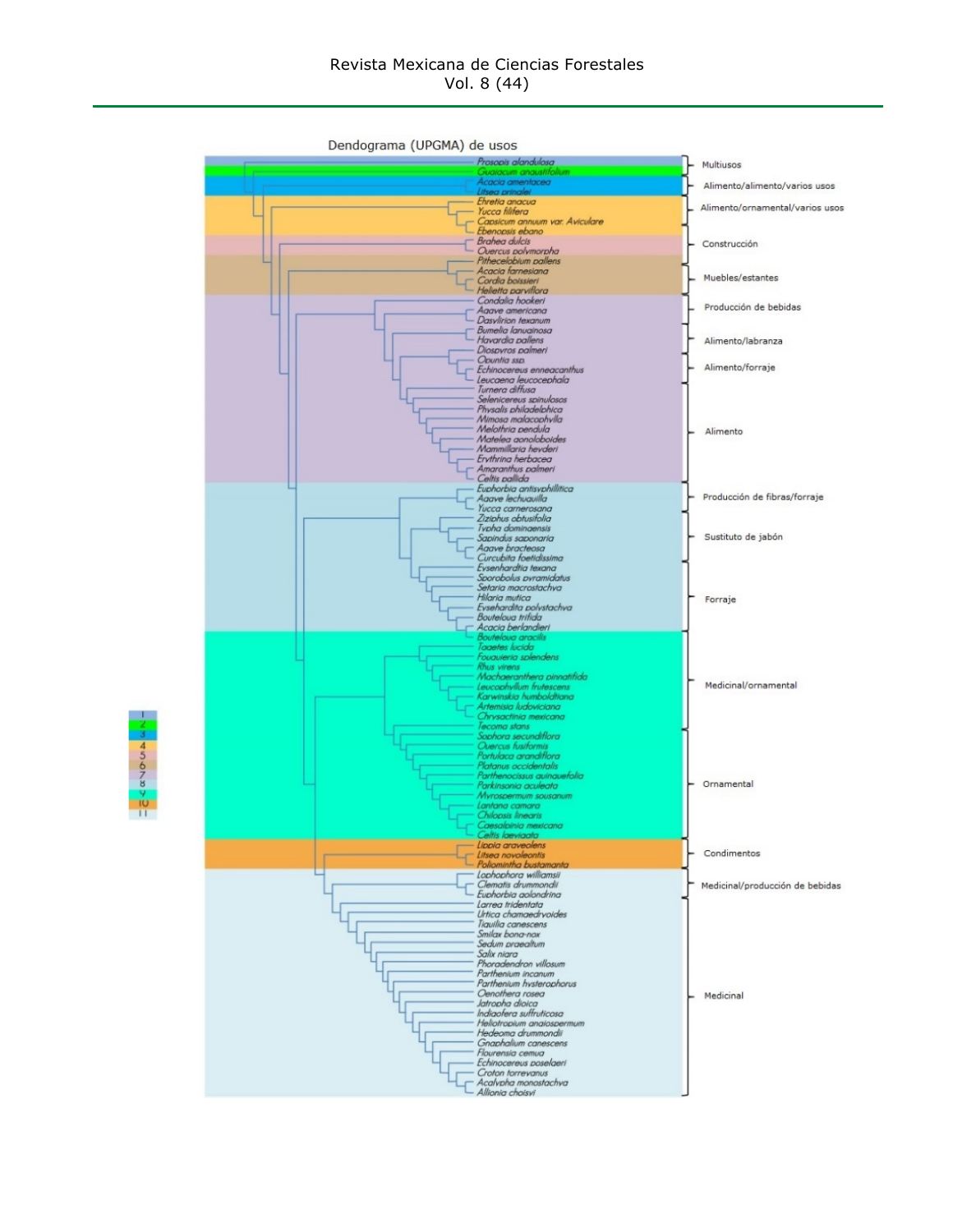Dendograma (UPGMA) = UPGMA Dendogram; Multiuso = Multiuse; Alimento/alimento/varios usos = Food/food/varied uses; Alimento/ornamental/varios usos = Food/ornamental/varied uses; Construcción = Building; Muebles/estantes =Furniture/shelves; Producción de bebidas = Beverage production; Alimento/labranza = Food/tillage; Alimento/forraje = Food/fodder; Alimento = Food; Producción de fibras/forraje = Fiber production/fodder; Sustituto de jabón =Soap substitute; Forraje =Fodder; Medicinal/ornamental = Medicinal/ornamental; Ornamental = Ornamental; Condimentos = Condiment; Medicinal/producción de bebidas = Medicinal/ beverages; Medicinal = Medicinal.

**Figure 8**. Dendogram of species similarity by form of use.

Food plants are combined in a large main clade and small ones, where it can be clearly seen that the larger group contains plants that are only used as food, followed by a reduced group of three species that are used as food and for livestock (food-forage), as well as a small group of two species that, apart from being used as food, can also be made tillage instruments. Part of this clade is a smaller group of beverage production, which is associated with food resources for human consumption.

Finally, six other groups can be noticed whose main characteristic is that they have more uses than the others (of 4 to 8 uses by species); These species are known as "multipurpose species" or "multiuse species" because they can be used for a wide variety of activities. They are important for the people of the region because in their use are involved various structures such as fruits, stems, branches, leaves and even the root.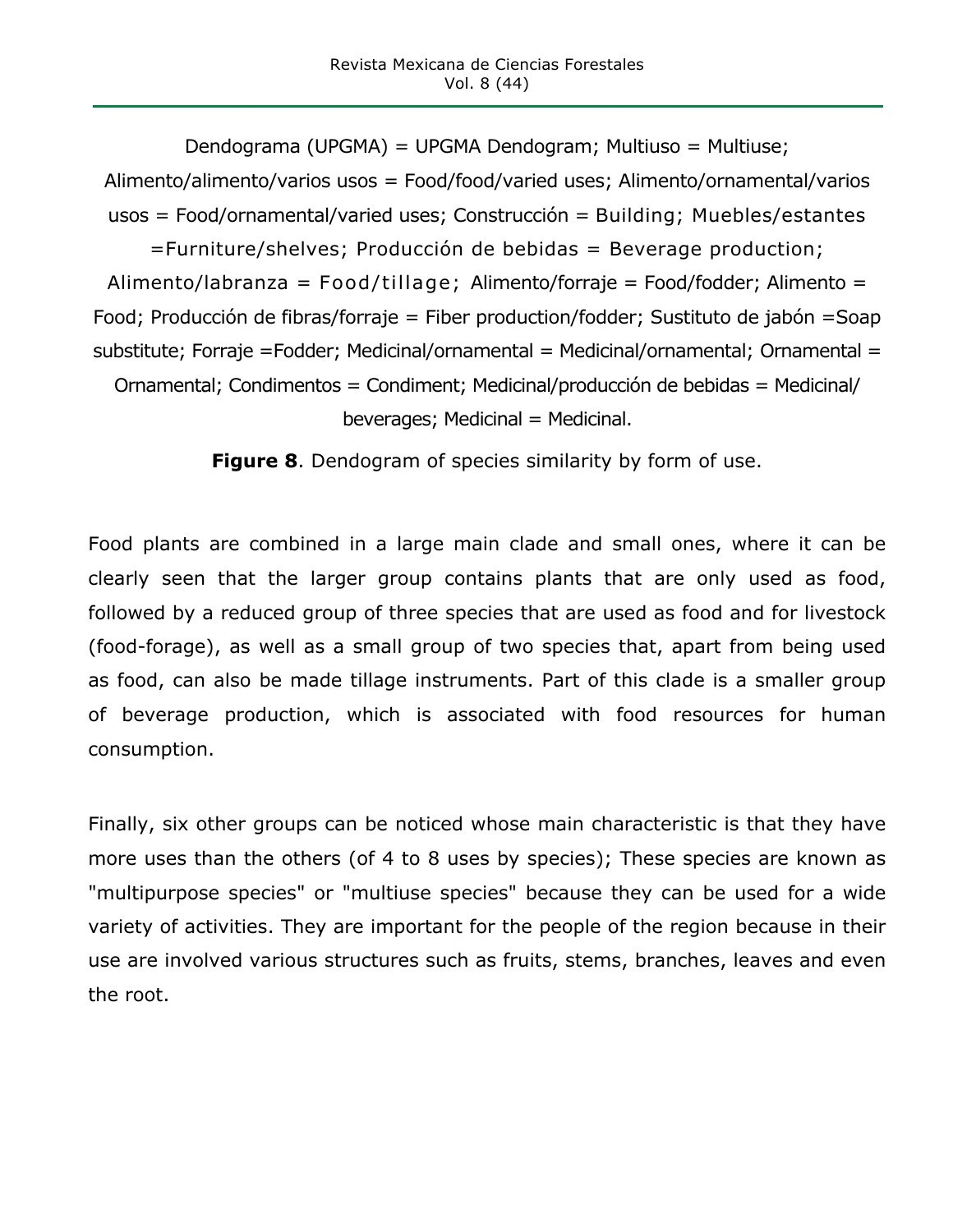## **Discussion**

The present study deals with ethnobotanical aspects for the state of *Nuevo León*, Mexico, in which the inhabitants of *Bustamante* are informed about the traditional uses of wild and cultivated plants; a total of 95 species were recorded, belonging to 84 genera and 44 families and 16 different uses. There are recorded native species already used by the ancient ethnic groups of the north of *Nuevo León* as *Chichimecas* and *Catujanos*, before the Spanish Conquest and the *Tlaxcaltecas* after it (Alanís and Foroughbakhch, 2008), a fact that demonstrates how far-reaching has been the transmission of empirical ethnobotanical knowledge from generation to generation in this culture.

The species found and the uses of the plants coincide with species assigned to the municipality (González-Stuart, 2010; Bustamante, 2013), and with those corresponding to the south-central state (Estrada *et al.,* 2012). In a similar study in the *Cumbres de Monterrey* National Park (PNCM), Estrada *et al.* (2007) recorded a greater diversity given the size of the area, but highlighted similar results in terms of the presence of species and type of uses given to plants.

The family with the largest number of species, Fabaceae, is due to its great abundance worldwide, of great economic impact (Poth, 2011). The second and third places correspond to the Asteraceae and the Cactaceae, also mentioned previously in studies of useful flora of *Nuevo León* by Estrada *et al.* (2012), and by other authors (González *et al*., 2010, Gheno-Heredia *et al.,* 2011), with respect to which subtle differences are recognized with the PNCM (Estrada *et al.,* 2007), where it reports to Asteraceae as the family with the greatest number of genera and Cactaceae as the most diverse family.

In this context, in *Tamaulipas*, Asteraceae is recorded as the second largest family (Hernández *et al*., 1991), considering that Fabaceae would gather more than 40 vegetal elements now belonging to the families Mimosaceae and Caesalpiniaceae. The species with a greater diversity of uses were *Prosopis*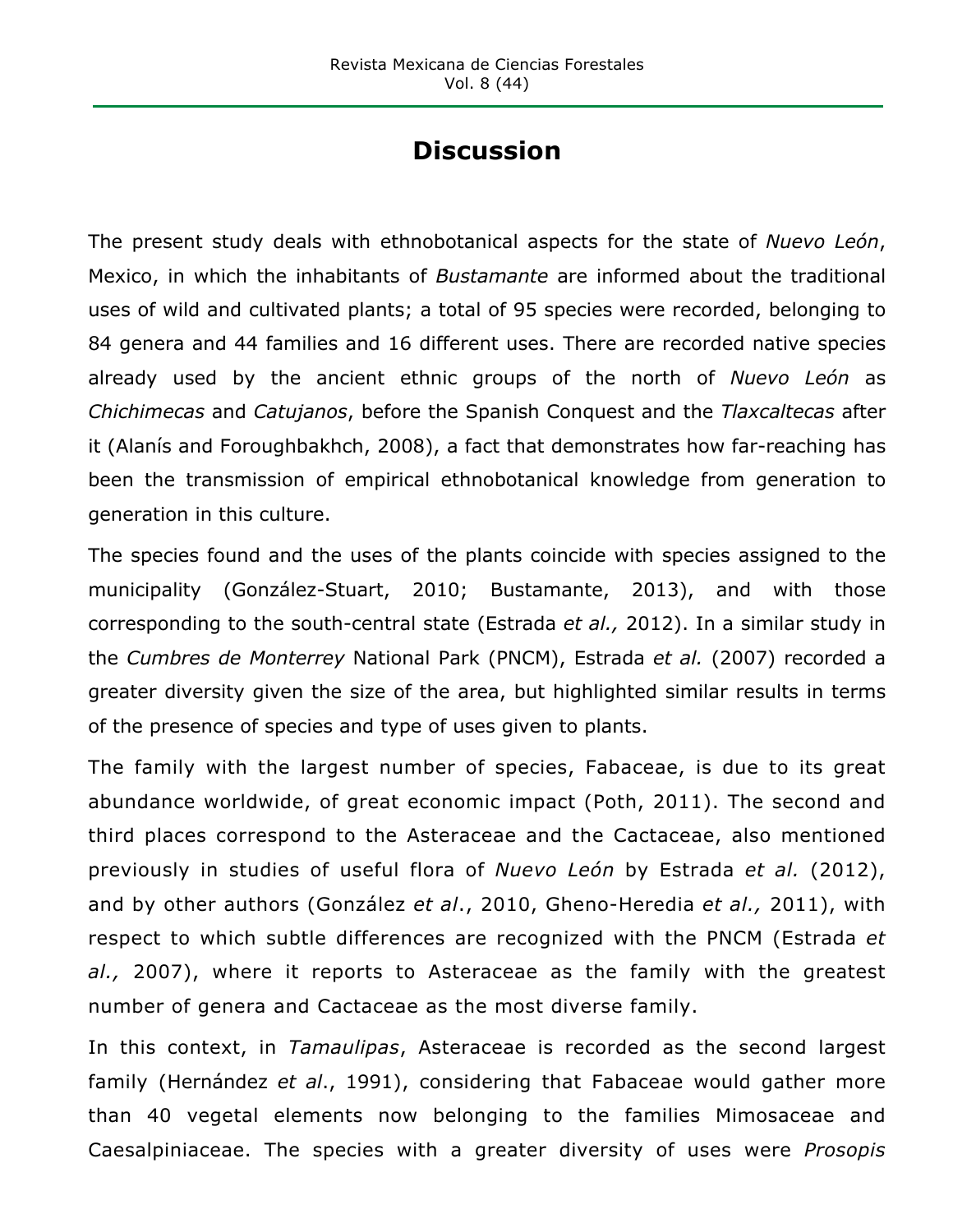*glandulosa* with eight uses followed by *Ebenopsis ebano*, this is attributed on the one hand that they are widely used in the construction in addition to species denominated multipurpose. Other important species of this type are *Acacia amentacea, Guaiacum angustifolium, Ehretia anacua* and *Litsea pringlei*, some of them recognized in this category by Alanís (2005) and Estrada *et al*. (2007).

From the 16 categories of plant use, "medicinal" is the one with the highest percentage of species (24), followed by food and ornamental (16), a similar result pointed out by other authors (Navarro y Avendaño, 2002; Monroy-Ortiz y Monroy, 2004; Estrada *et al*.*,* 2007; González *et al*.*,* 2010), which confirms that the use of plants is mainly aimed at satisfying basic needs such as health and food (Navarro and Avendaño, 2002), especially in health, when the expenses of the allopathic medical service become almost impossible to cover by the most humble sectors of the population.

It is important to mention that although the use of firewood and charcoal is represented with a low percentage (2 %) this resource is widely used by the people of the region. The present study found an affinity of medicinal species reported for Northeastern Mexico (González, 1988) and species recorded in the north and south of the state of Nuevo León (Alanís, 2005; Estrada *et al*.*,* 2012; Bustamante, 2013); as well as the plants sold in Monterrey markets (González-Stuart, 2010).

The second category "food" with 16 % of species used (98), are the fruit and vegetable species its protagonists; "ornamental" is the third most diverse category (16 %), and although flowering plants are considered to be preferred by people, foliage species are the favorite species of the region, mainly trees and shrubs, which means that in addition to beautifying spaces and gardens, they fulfill the function of providing shade, especially during the summer when the sun's rays are more intense. With a different order, but between the second and third place is placed by Bustamante (2013) for these same categories.

The rest of the categories present a small percentage of species, within which the "fodder" is the fourth category (10 %), followed by species "used for fence posts" (5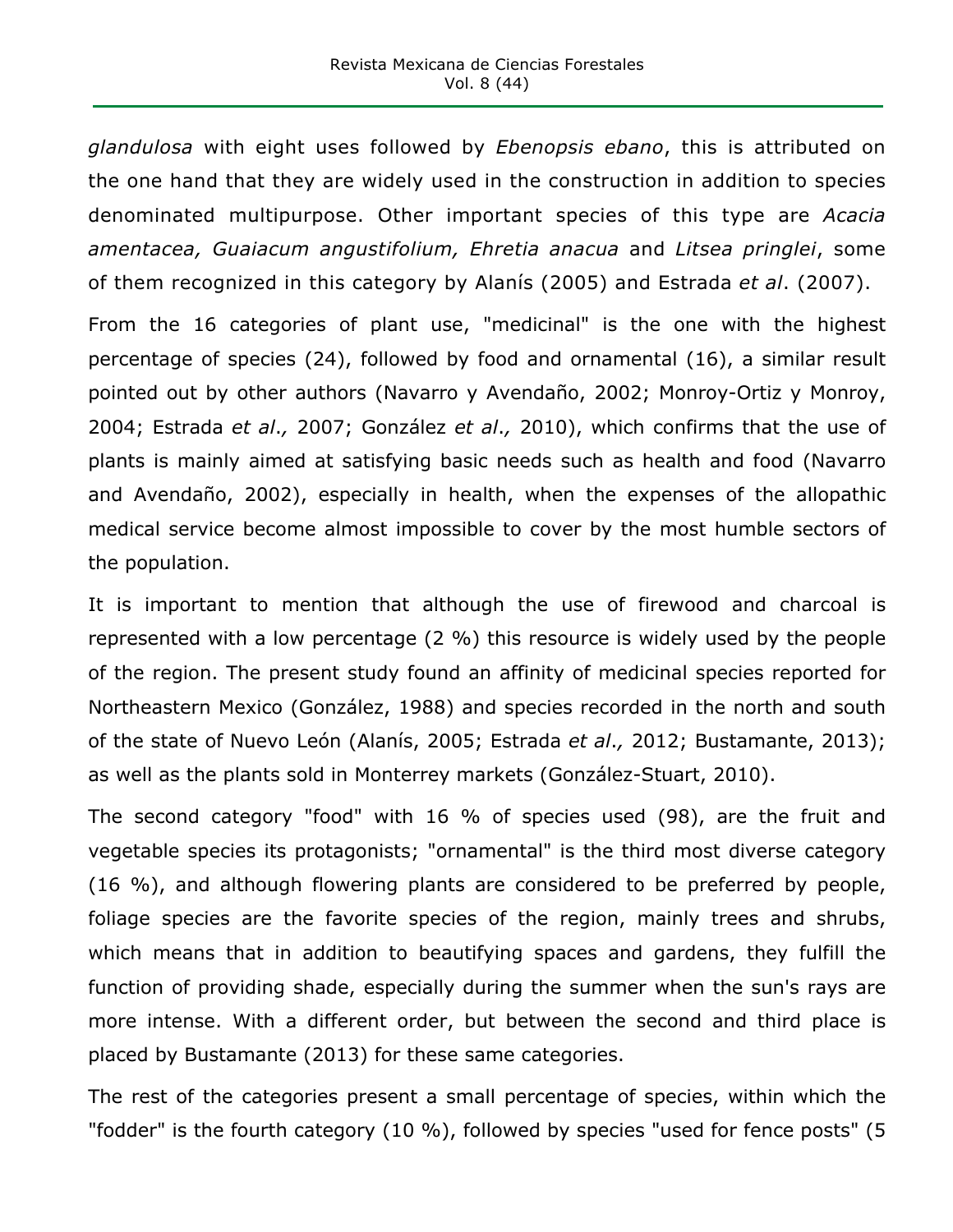%), "fiber production" (4 %), "beverage production" (4 %), "fuelwood and coal" (2). On the other hand, the most used parts of the plant were stems, trunks and branches (41 %), where it can be seen that they are used to make firewood, coal, tillage tools, fences and other important uses for the community. Then the leaves (20 %) are used in tea, seasonings and various foods relevant in the region, and the root which is used as a curative and culinary resource.

Based on the different statistical analyzes to estimate the distribution, abundance and dominance of the plants of ethnobotanical use of the municipality Bustamante, NL, it turned out that the type of vegetation with greater abundance is the submontane scrub and the one of greater dominance and richness of species is the Tamaulipan thorny desert scrubland. It is possible to mention that between these two types of vegetation the transition zone or ecotone is present which is reflected in the number of species in both types.

Although the *mezquital* covers a greater surface in the municipality *Bustamante*, the diversity of species is smaller. With less number of species used is the microphyllous desert scrubland this perhaps because there are smaller community of people living in these areas and, therefore, less resources are used.

In order to identify and graph the similarity or distance between species and their uses, using the previous cladogram, based on the hierarchical cluster method, it was possible to highlight the important relationships of the species used in the region.

# **Conclusions**

The 95 species in record are included in 44 botanical families; the most diverse family is Fabaceae, by number of genera and species, followed by Asteraceae and Cactaceae.

The species with the greatest number of uses is *mesquite* (*Prosopis glandulosa*), but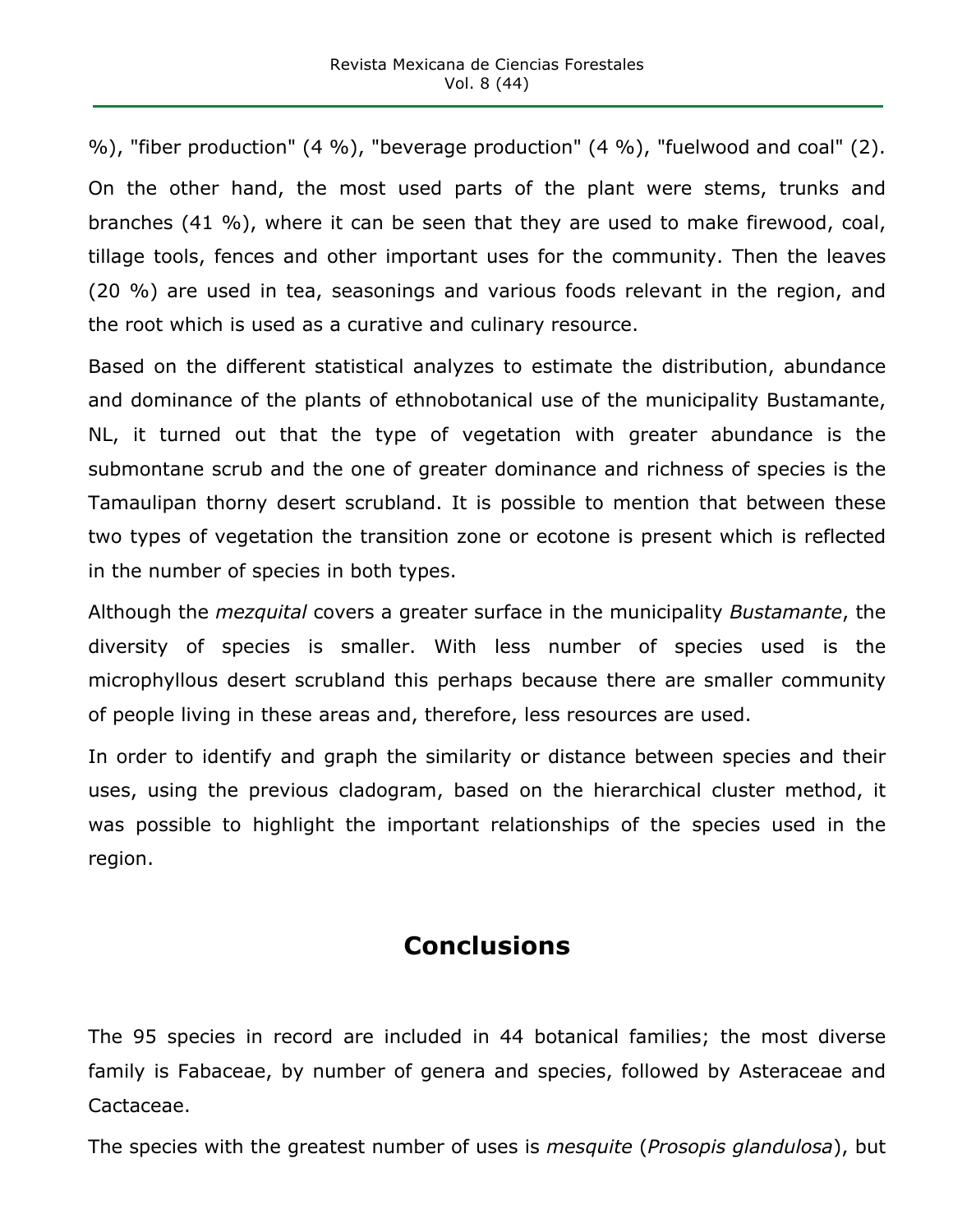it can be recognized that in the region the multipurpose factor of the native species makes the most significant contribution of goods and services to the inhabitants through the various uses.

The category of use best represented is medicinal and food, and the dermatological and digestive system illnesses are the most commonly treated by the people of the region, which reaffirms once again the interest of man to cover their basic needs, health and food.

The type of vegetation with greatest abundance is the submontane scrub and with greater dominance and richness of species the Tamaulipan thorny desert scrub.

For all of the above, it can be established that the inhabitants of Bustamante have a wide knowledge on the use of plants and define their own processes in the transfer of this knowledge over time, so it is important to continue research and ethnobotanical documentation mainly in the vegetation areas of submontane scrubland as it houses the largest number of species in the region. This type of studies can serve as a basis for the development and implementation of future management and conservation programs, according to the local forest aptitudes and its history of use and exploitation of natural resources.

#### **Acknowledgements**

The authors wish to express their gratitude to the *Universidad Autónoma de Nuevo Le*ón, to the *Facultad de Ciencias Biológicas* and to the *Consejo Nacional de Ciencia y Tecnología* as this research could not have been accomplished without their support. And with special attention to all the people of Bustamante municipality, Nuevo León, as from their uninterested way, they contributed with their experience and knowledge to the project.